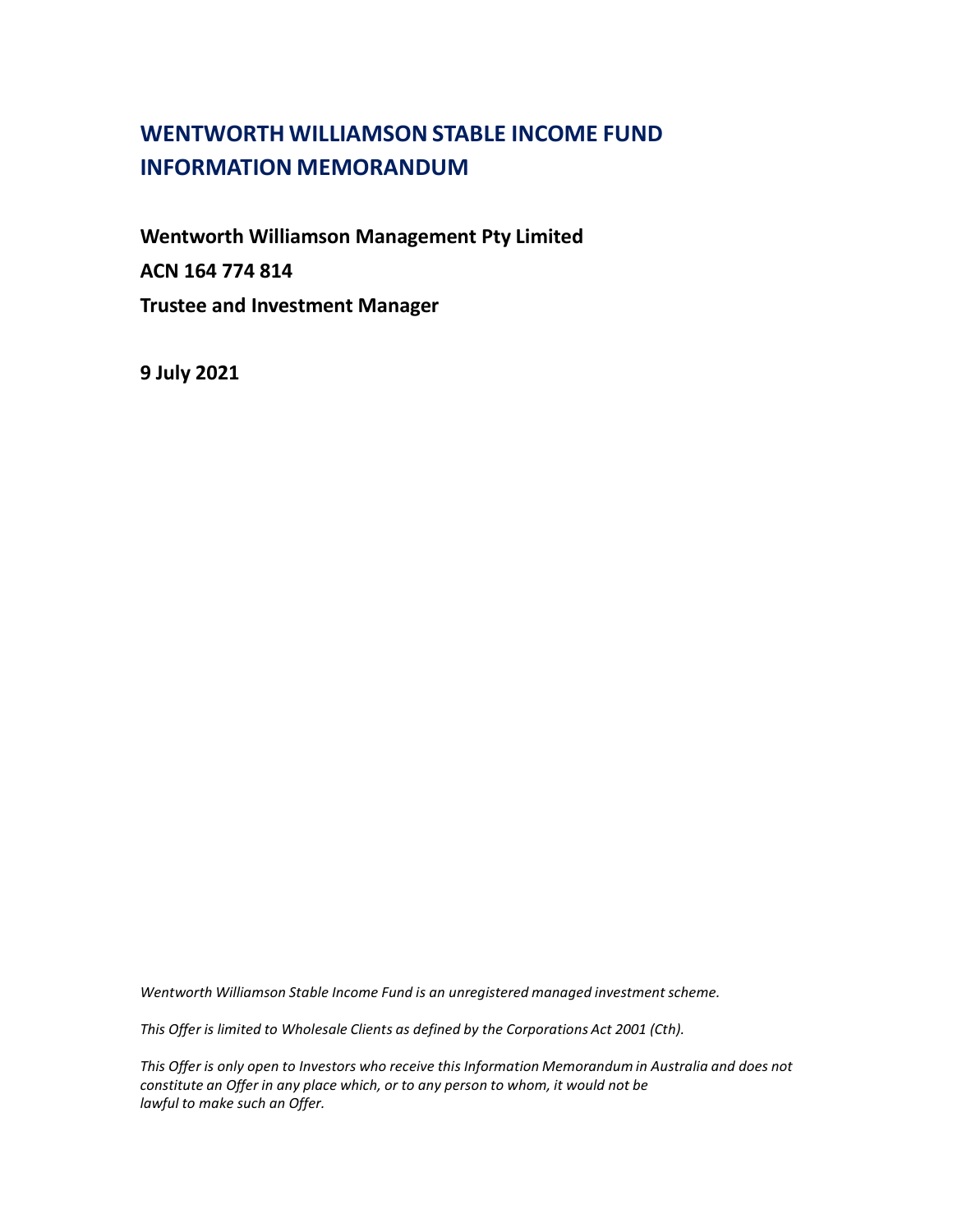## **Important Information**

This Information Memorandum is issued by Wentworth Williamson Management Pty Limited (WW or Wentworth Williamson) (ACN 164 774 814) in its capacity as Trustee of the Wentworth Williamson Stable Income Fund (Fund). WW is also the Investment Manager of the Fund. The Trustee is a corporate authorised representative (Australian Financial Services (AFS) Representative No. 445865 of MZL Nominees Pty Ltd (ACN 642 588 627) which holds AFS Licence No. 526845).

This document is only provided to Wholesale Clients as defined under the Corporations Act 2001 and the Corporations Regulations 2001 and their professional advisers in Australia. This is not an Offer to any person who is not a Wholesale Client, nor is it an Offer in any place in which or to any person to whom it would not be lawful to make such an Offer. This Information Memorandum has not been, nor is it required to be, lodged with the Australian Securities and Investments Commission under the Corporations Act 2001. This Offer relates to the single class of Units in the Fund offered under this Information Memorandum.

Recipients of this Information Memorandum should not consider the contents of this Information Memorandum as advice or a recommendation to purchase Units in the Fund. Recipients should conduct their own enquiries and seek advice from their financial and other professional advisers before applying to subscribe for Units in the Fund. To the maximum extent permitted by law, neither WW nor any of its directors, officers, employees, advisers or consultants or their respective associates accept any liability or responsibility for any loss or damage (however caused including without limitation for negligence) arising from reliance placed on the information contained in this Information Memorandum.

All information in this Information Memorandum is correct as at the issue date of this Information Memorandum. However, this Information Memorandum includes statements based on current expectations of WW as at the date of this Information Memorandum. Statements of intent or expectation should not be taken to be a prediction or warranty that those events will occur. Neither of WW, its officers and any persons named in this Information Memorandum or involved in the preparation of this Information Memorandum makes any representation or warranty (either express or implied) as to the accuracy or likelihood of fulfilment of any statement of intent or expectation, or any events or results expected or implied in any such statement.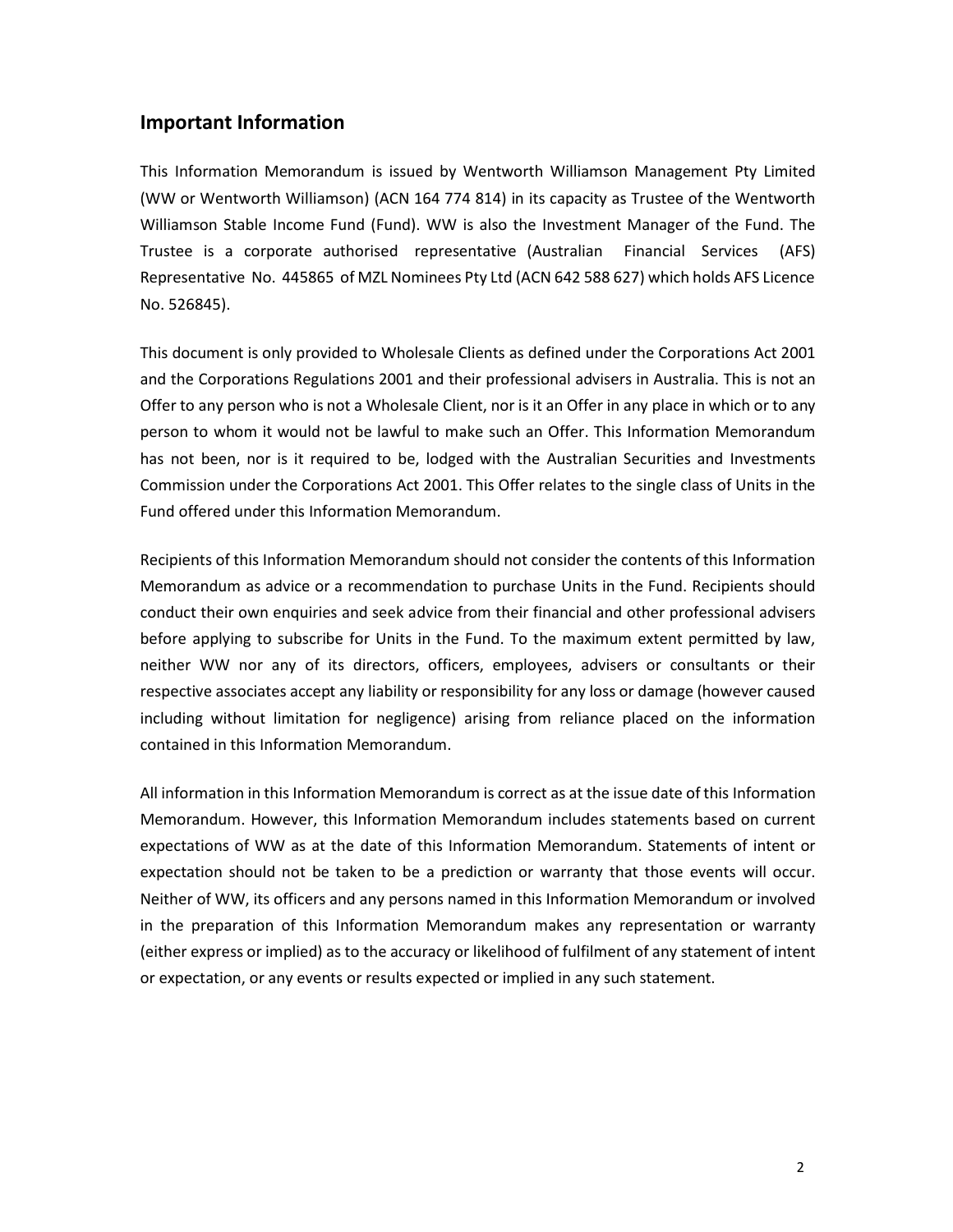Each Recipient is entirely responsible for all costs incurred by it or on its behalf in relation to its participation in the Offer. Under no circumstances will a Recipient be entitled to receive any indemnification, refund or compensation from WW, the Custodian and/or their advisers in respect of costs incurred by it or on its behalf in relation to its participation in the Offer, even if the Offer is cancelled, varied, supplemented, superseded or replaced by WW.

Applications for investment in the Fund are not subject to any cooling-off period after an Application has been submitted. Under no circumstances will a Recipient be entitled to withdraw an Application without the consent of WW.

Investments in the Fund are not deposits with or liabilities of the Fund or WW. Investments in the Fund are subject to investment risk, including possible delays in repayment and loss of income and principal invested.

WW does not guarantee any particular rate of return or the performance of the Fund, nor does it guarantee the repayment of capital by the Fund. Past performance of any officer, executive and/or employee of WW does not guarantee future performance.

The information in this Information Memorandum is general information only and does not take into account the individual investment objectives, financial situation and particular needs of Investors. Because of this, Recipients should consider the appropriateness of this Fund having regard to their individual objectives, financial situations and needs. WW recommends that Recipients seek independent advice from their financial adviser before investing.

This Information Memorandum must be read in conjunction with the Fund's Constitution. Prospective Investors should review the Constitution for further information regarding the rights and obligations of Unitholders in the Fund and the rights and obligations of WW as Trustee. To the extent there are any inconsistencies between the Constitution and the Information Memorandum, the Constitution prevails. Unless otherwise indicated, all fees quoted in this Information Memorandum are exclusive of the effect of GST and any input tax credits and all Dollar amounts refer to Australian Dollars.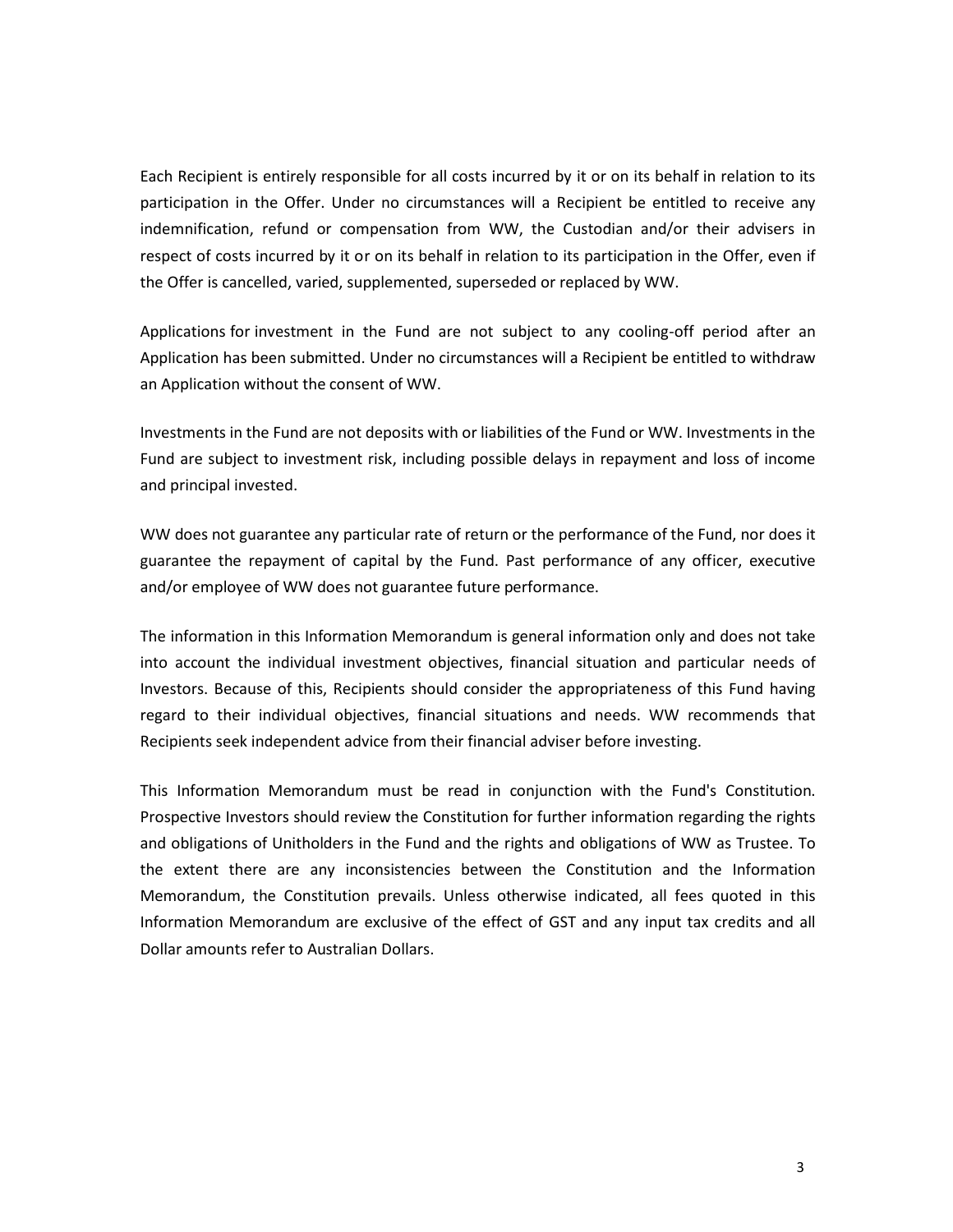# **Dear Investor,**

The Wentworth Williamson Stable Income Fund was established to provide wholesale clients access to low risk securities that generate regular, stable income over the long term. Wentworth Williamson appliesits value-driven investment philosophy to identify suitable credit opportunities for the Fund.

Accordingly, we actively search for what we believe are low risk securities ranking ahead of equity and with contractual repayment obligations that generate regular, stable income over the long term without the risk of capital loss resulting directly from potential downturn in financial markets. Through the relationship networks of WW and its shareholders, we are able to access attractive, unlisted proprietary lending opportunities that are typically only available to institutional clients.

As a seed asset for the Fund, we secured an investment in a warehouse facility for Credabl, which provides funding directly to surgeons, doctors, dentists and other medical professionals. We believe the Fund's returns on this investment are misaligned with the excellent credit quality of the client base. We know this business and the people well.

The Fund also has access to high quality lending transactions identified through the networks of our executives and shareholders. These include our relationship with Maia Financial which has a lengthy track record of generating asset secured lending opportunities for investors with minimal historic losses.

We will also seek other quality low risk unlisted credit opportunities where we see a beneficial misalignment of the pricing of the risk as part of our mandate. Should the macro economic environment change leading to declines in prices of ASX listed credit securities, we also intend to position the Fund to be able to take advantage of such opportunities as they arise. All new Fund investments need to be acceptable in accordance with the Fund risk appetite and are subject to investment committee approval.

Our focus is on capital preservation and providing you with stable income. We will make best efforts to manage the timing of Applications to ensure that attractive opportunities are funded as they arise while also maintaining an appropriate cash balance. This is to ensure that investors' returns are maximised as excessive cash holdings will dilute the Fund's blended yield.

The Information Memorandum overleaf contains important information about the Fund and the Offer including details of the risks involved in an investment in the Fund. This Offer is only made to Wholesale Investors and does not take into account your individual investment objectives, financial situation and particular needs. **For these reasons, we urge you to read the Information**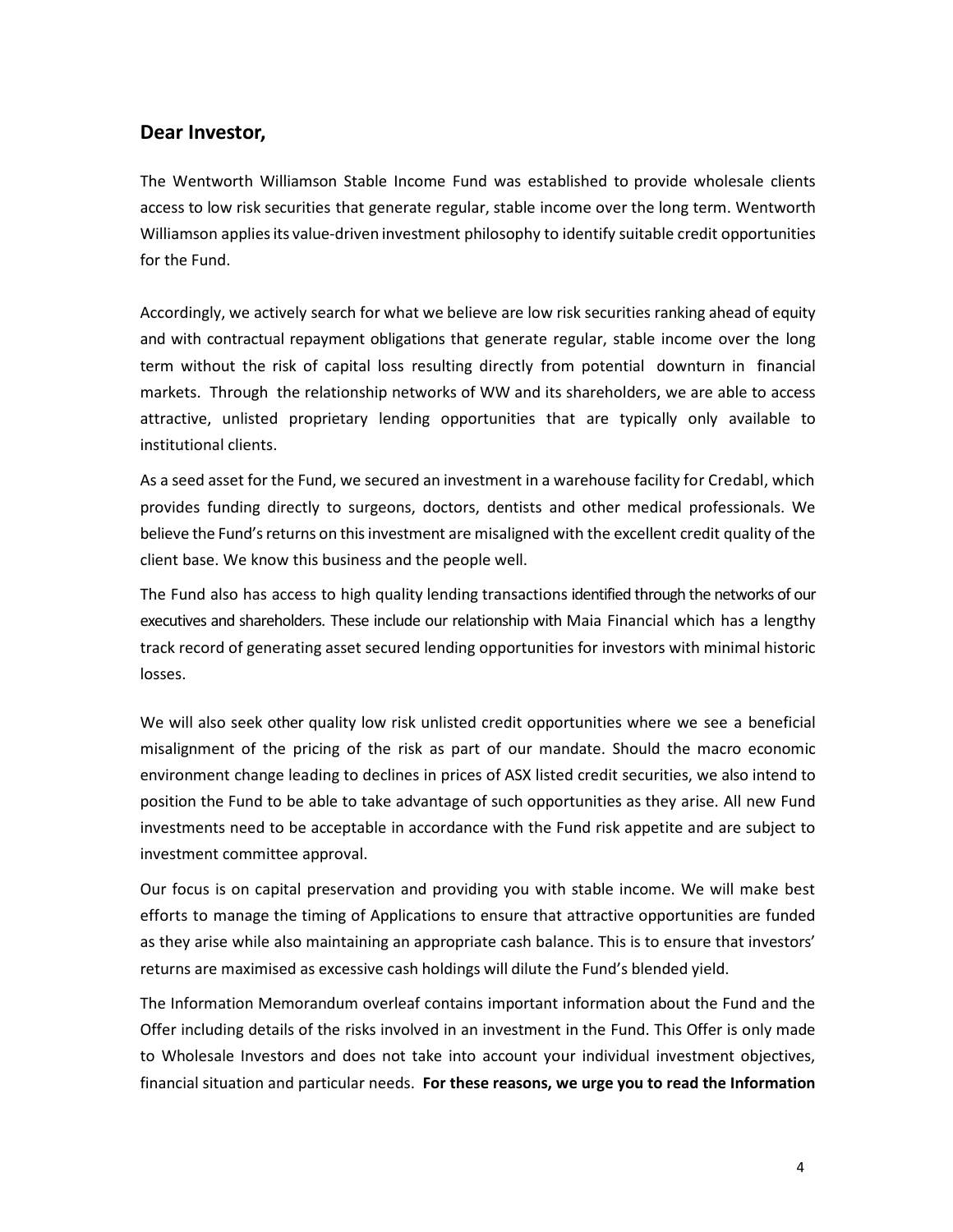**Memorandum carefully and to consult your accountant, investment, financial or other professional advisers before you decide to participate in the Offer.**

We look forward to welcoming you as an investor in the Fund.

Yours faithfully,

 $\gt$ .

Geoffrey H Levy, AO James Williamson *Chairman Chief Investment Officer* Wentworth Williamson Management Pty Limited

 $\rightarrow$ 

Wentworth Williamson Management Pty Limited

Rob Hamer *Portfolio Manager* Wentworth Williamson Management Pty Limited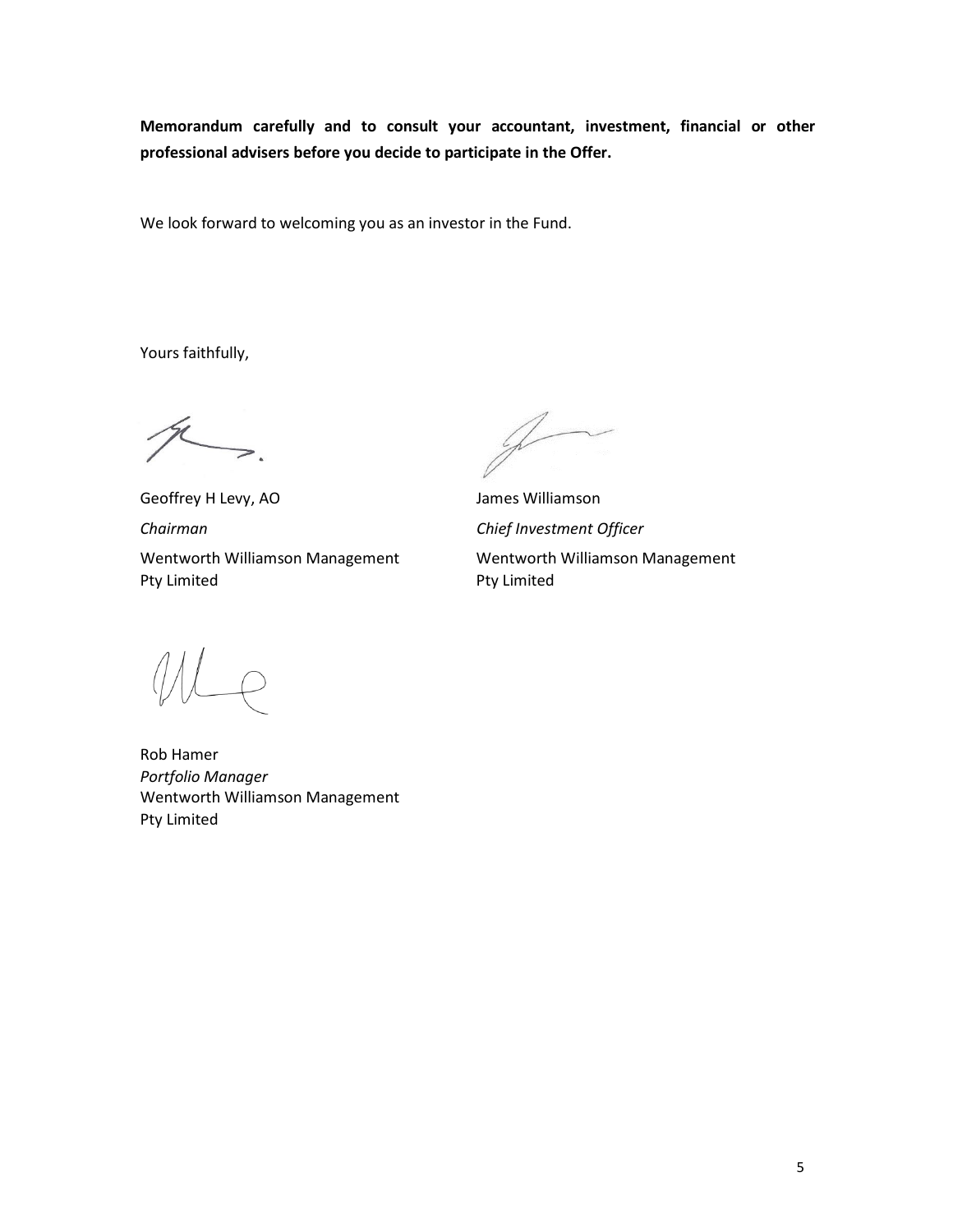### **TABLE OF CONTENTS**

| 1. |      |                                                                                         |
|----|------|-----------------------------------------------------------------------------------------|
| 2. |      |                                                                                         |
| 3. |      |                                                                                         |
|    | 3.1  |                                                                                         |
|    | 3.2  |                                                                                         |
|    | 3.3  |                                                                                         |
| 4. |      |                                                                                         |
| 5. |      |                                                                                         |
| 6. |      |                                                                                         |
|    | 6.1  |                                                                                         |
|    | 6.2  |                                                                                         |
|    | 6.3  |                                                                                         |
|    | 6.4  |                                                                                         |
|    | 6.5  |                                                                                         |
|    | 6.6  |                                                                                         |
|    | 6.7  |                                                                                         |
|    | 6.8  |                                                                                         |
|    | 6.9  |                                                                                         |
|    | 6.10 |                                                                                         |
|    | 6.11 |                                                                                         |
|    | 6.12 | Documentation Risk.<br>18                                                               |
|    | 6.13 |                                                                                         |
| 7. |      |                                                                                         |
| 8. |      |                                                                                         |
|    | 8.1  |                                                                                         |
|    | 8.2  |                                                                                         |
|    | 8.3  |                                                                                         |
|    | 8.4  | Tax File Number ("TFN") and Australian Business Number ("ABN") (for Australian resident |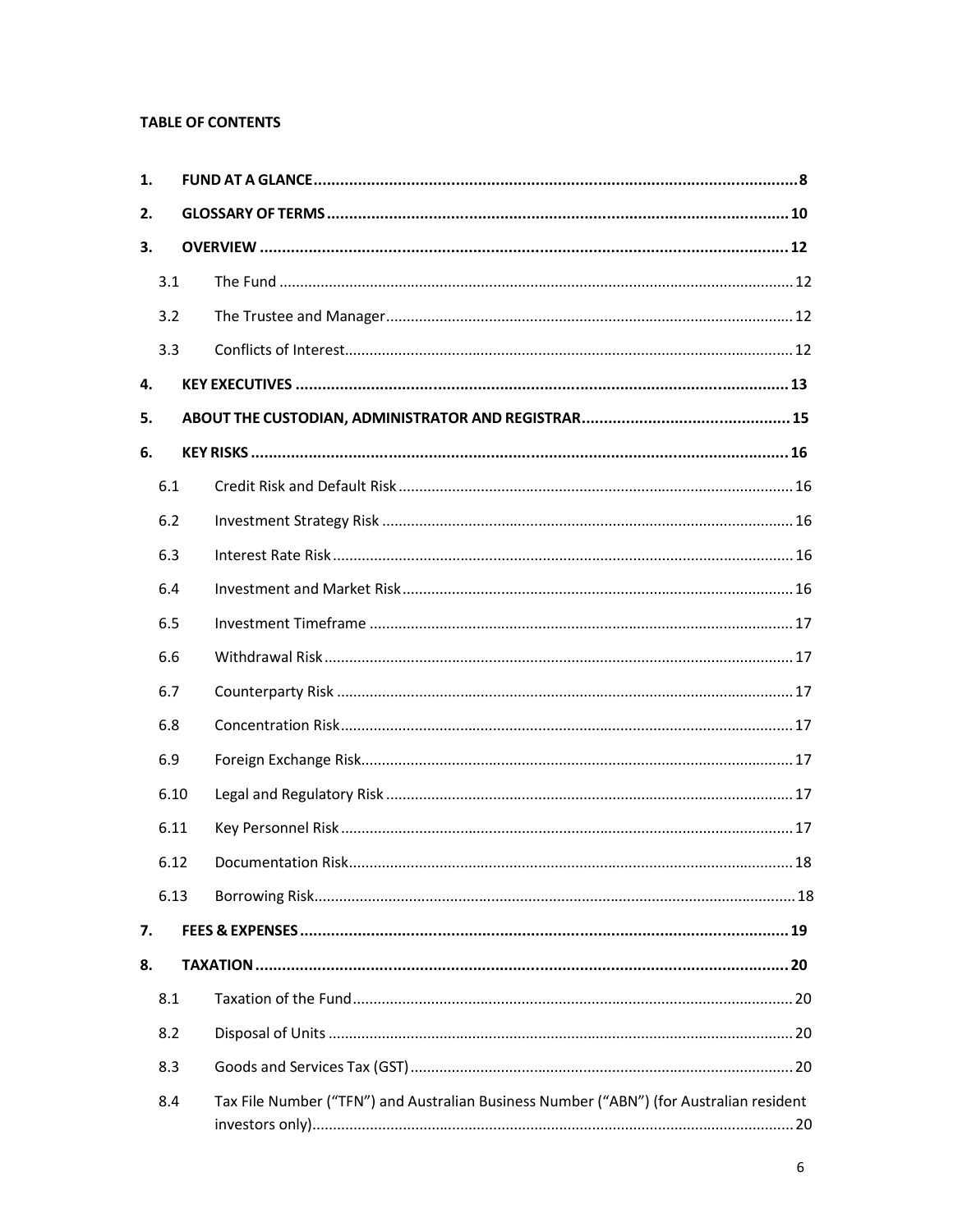| 9.  |      |                                                                                     |  |
|-----|------|-------------------------------------------------------------------------------------|--|
| 10. |      |                                                                                     |  |
|     | 10.1 |                                                                                     |  |
|     | 10.2 |                                                                                     |  |
|     | 10.3 |                                                                                     |  |
|     | 10.4 |                                                                                     |  |
|     | 10.5 |                                                                                     |  |
|     | 10.6 |                                                                                     |  |
| 11. |      |                                                                                     |  |
|     | 11.1 |                                                                                     |  |
|     | 11.2 |                                                                                     |  |
|     | 11.3 | Foreign Account Tax Compliance Act (FATCA), the Common Reporting Standard (CRS) and |  |
|     | 11.4 |                                                                                     |  |
|     | 11.5 |                                                                                     |  |
| 12. |      |                                                                                     |  |
| 13. |      |                                                                                     |  |
| 14. |      |                                                                                     |  |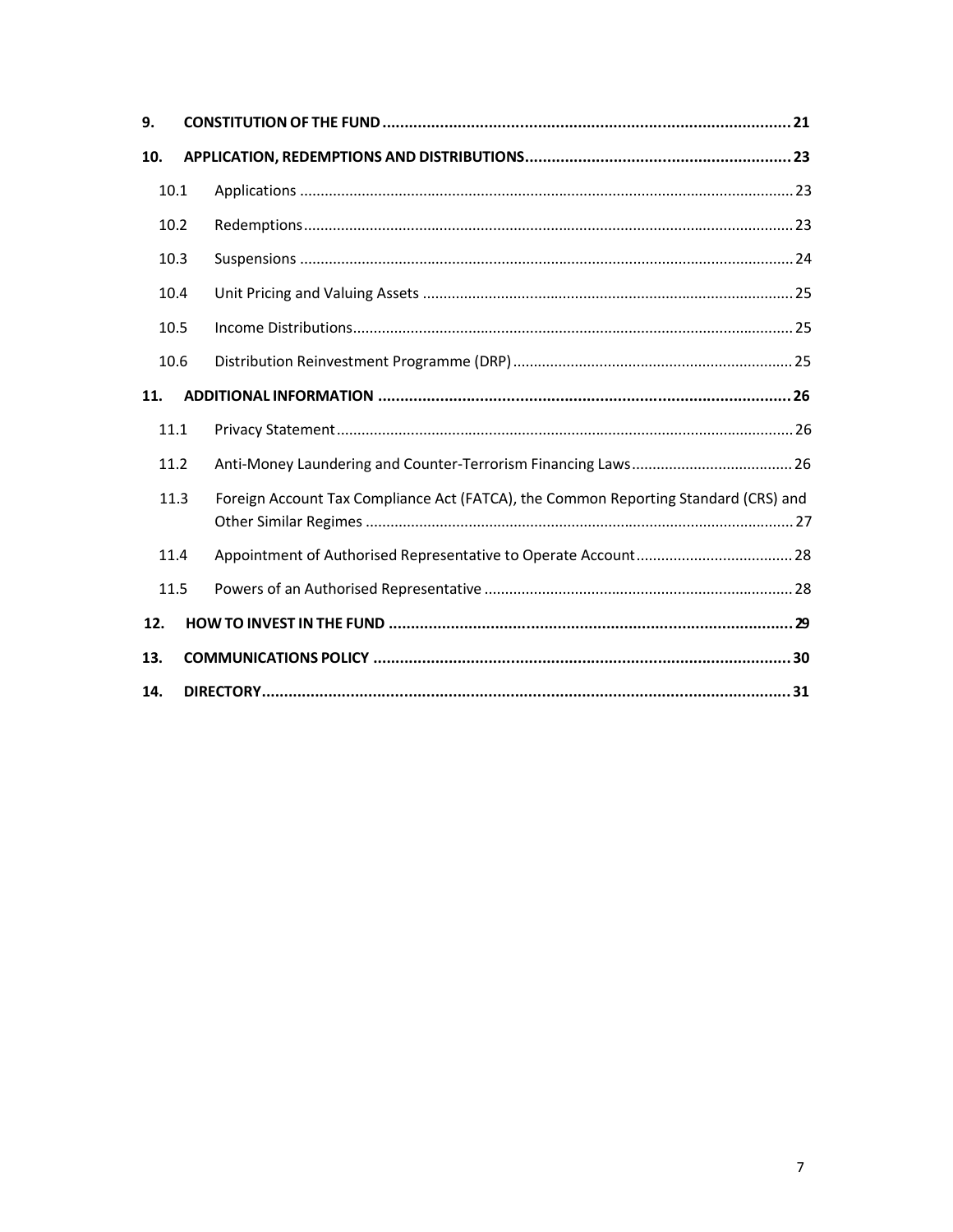# **1. FUND AT A GLANCE**

| <b>Name of Fund</b>                   | Wentworth Williamson Stable Income Fund (WWSIF or the Fund).                                                                                                                                                                                                                                                                                                                                                                                                                          |
|---------------------------------------|---------------------------------------------------------------------------------------------------------------------------------------------------------------------------------------------------------------------------------------------------------------------------------------------------------------------------------------------------------------------------------------------------------------------------------------------------------------------------------------|
| <b>Trustee and Investment Manager</b> | Wentworth Williamson Management Pty Limited (AFS Representative No.<br>445865)                                                                                                                                                                                                                                                                                                                                                                                                        |
| <b>Structure</b>                      | Unlisted managed investment scheme (unregistered).                                                                                                                                                                                                                                                                                                                                                                                                                                    |
|                                       | Units offered comprise a unit in the Fund.                                                                                                                                                                                                                                                                                                                                                                                                                                            |
|                                       | Custodian is Sandhurst Trustees Limited.                                                                                                                                                                                                                                                                                                                                                                                                                                              |
|                                       | Administrator is Automic Pty Limited.                                                                                                                                                                                                                                                                                                                                                                                                                                                 |
|                                       | Registrar is Automic Pty Limited.                                                                                                                                                                                                                                                                                                                                                                                                                                                     |
|                                       | Compliance and risk management to be provided by (AFS Licence No.<br>526845).                                                                                                                                                                                                                                                                                                                                                                                                         |
| <b>Investment Objective</b>           | The Fund aims to provide stable, long-term income that exceeds the<br>Reserve Bank of Australia Cash Rate plus 3.5% p.a.                                                                                                                                                                                                                                                                                                                                                              |
|                                       | There can be no assurance the Fund's investment objective will be<br>achieved.                                                                                                                                                                                                                                                                                                                                                                                                        |
| Investments                           | The Fund will invest in cash, government and corporate bonds,<br>convertible notes, listed and unlisted debt instruments, geared and<br>ungeared income yielding property investments, infrastructure assets and<br>other unlisted proprietary assets. It is anticipated that all or a proportion<br>of the Fund's assets will comprise unlisted securities and investment<br>products which are unique and proprietary to WW and generally<br>not available to the investing public. |
| <b>Minimum Committed Capital</b>      | \$100,000 or less at the discretion of WW.                                                                                                                                                                                                                                                                                                                                                                                                                                            |
|                                       | If you are applying for \$500,000 or more you will automatically be<br>deemed a 'Wholesale Client' and no additional documentation is required<br>for the purposes of satisfying the 'Wholesale Client' requirements.                                                                                                                                                                                                                                                                 |
|                                       | If you are investing less than \$500,000, you will need to satisfy WW that<br>you are a Wholesale Client.                                                                                                                                                                                                                                                                                                                                                                             |
| <b>Issue of Units</b>                 | Monthly, on the first business day of each month, and / or such other time<br>or times as WW may determine.                                                                                                                                                                                                                                                                                                                                                                           |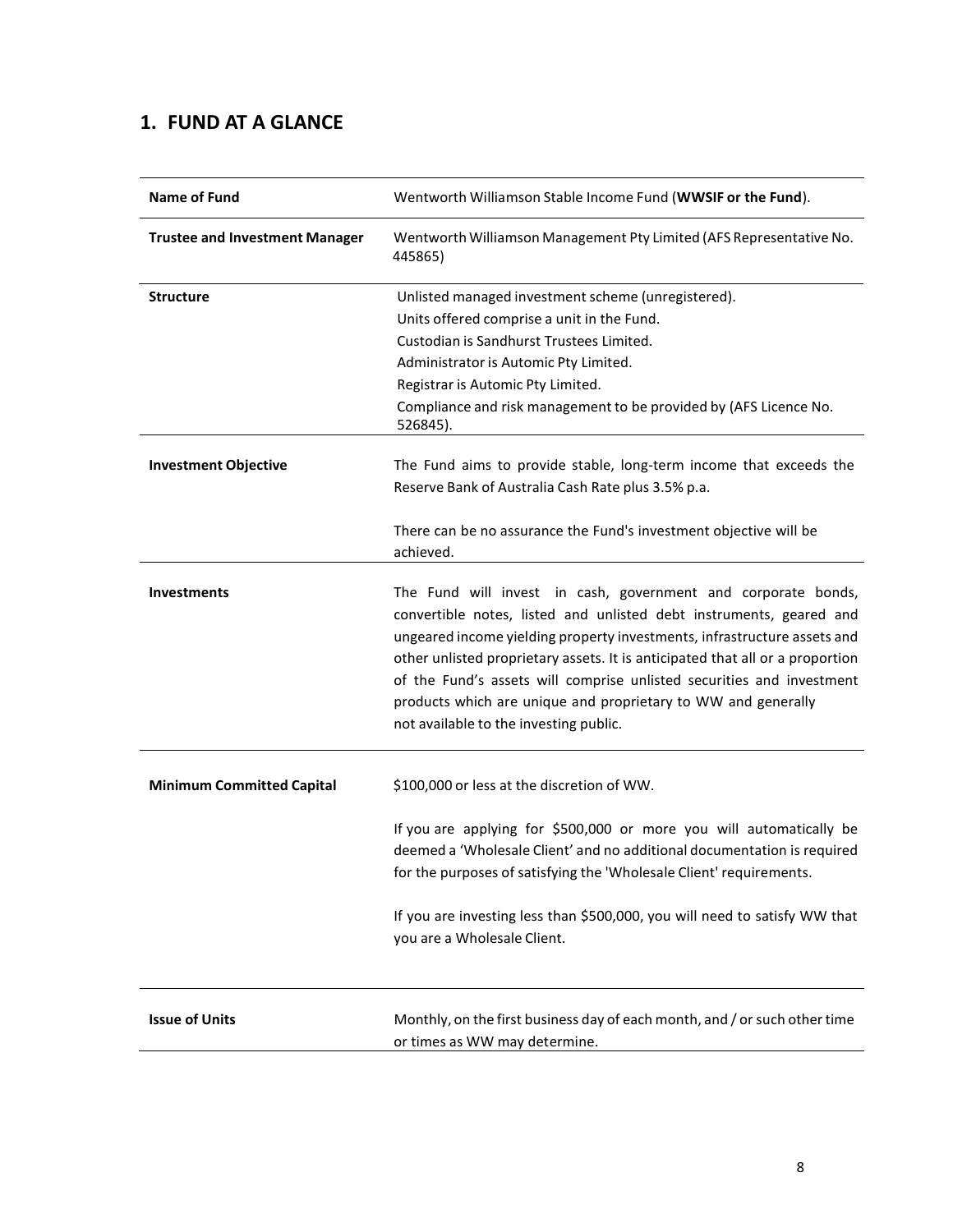| <b>Investment Outlook</b>    | This investment product is designed for retirees, self-managed super<br>funds or clients looking for stable income over at least a five-year<br>investment time horizon.                                                                                                                                                                                                                                                        |
|------------------------------|---------------------------------------------------------------------------------------------------------------------------------------------------------------------------------------------------------------------------------------------------------------------------------------------------------------------------------------------------------------------------------------------------------------------------------|
| <b>Redemptions</b>           | Unitholders are required to hold their investments for at least 12 months.<br>A Unit may not be redeemed until 12 months after the date it was issued.                                                                                                                                                                                                                                                                          |
|                              | The Trustee will use its best endeavours to process a written redemption<br>request received during a calendar quarter at the end of the following<br>calendar quarter. Therefore, under normal circumstances, the notice<br>period will range between approximately 90 and 180 days depending on<br>when the written redemption notice is received in a quarter.                                                               |
|                              | If the Trustee is unable to satisfy all redemption requests in respect of a<br>calendar quarter as a result of not being able to sufficiently realise<br>underlying assets at prices determined by the Trustee to be reasonable,<br>the Trustee may reduce the number of Units redeemed on a pro-rata<br>basis. The unredeemed portion of the relevant redemption requests are<br>carried forward to the next calendar quarter. |
| <b>Unit Pricing</b>          | Monthly as at the last business day of each month (Valuation Day), but<br>WW may elect to calculate unit pricing at shorter intervals.                                                                                                                                                                                                                                                                                          |
| <b>Buy / Sell Spread</b>     | Equal to the UNAV as at the immediately preceding Valuation Day plus<br>0.25% for Applications and minus 0.25% for redemptions. In some cases<br>where no or lower transaction costs are incurred, WW may waive or<br>reduce the Buy / Sell Spread.                                                                                                                                                                             |
| <b>Management Fee</b>        | 1.0% per annum of the net asset value of the Fund charged and payable<br>on a monthly basis. There are no performance fees.                                                                                                                                                                                                                                                                                                     |
| <b>GST</b>                   | All fees quoted in this Information Memorandum are exclusive of the<br>effect of GST and input tax credits. The Fund may be charged additional<br>amounts for GST and be entitled to claim Reduced Input Tax Credits in<br>respect of certain fees.                                                                                                                                                                             |
| <b>Distributions</b>         | Quarterly, or more frequently at WW's discretion. Distributions will be<br>reinvested into additional Units (no buy/sell spread costs) or credited to a<br>designated Australian bank account as requested by the Applicant.                                                                                                                                                                                                    |
| <b>Borrowing by the Fund</b> | Under the Fund's Constitution, WW has the power to borrow as Trustee<br>on behalf of the Fund and may do so to receive bridging finance for new<br>investments by the Fund.                                                                                                                                                                                                                                                     |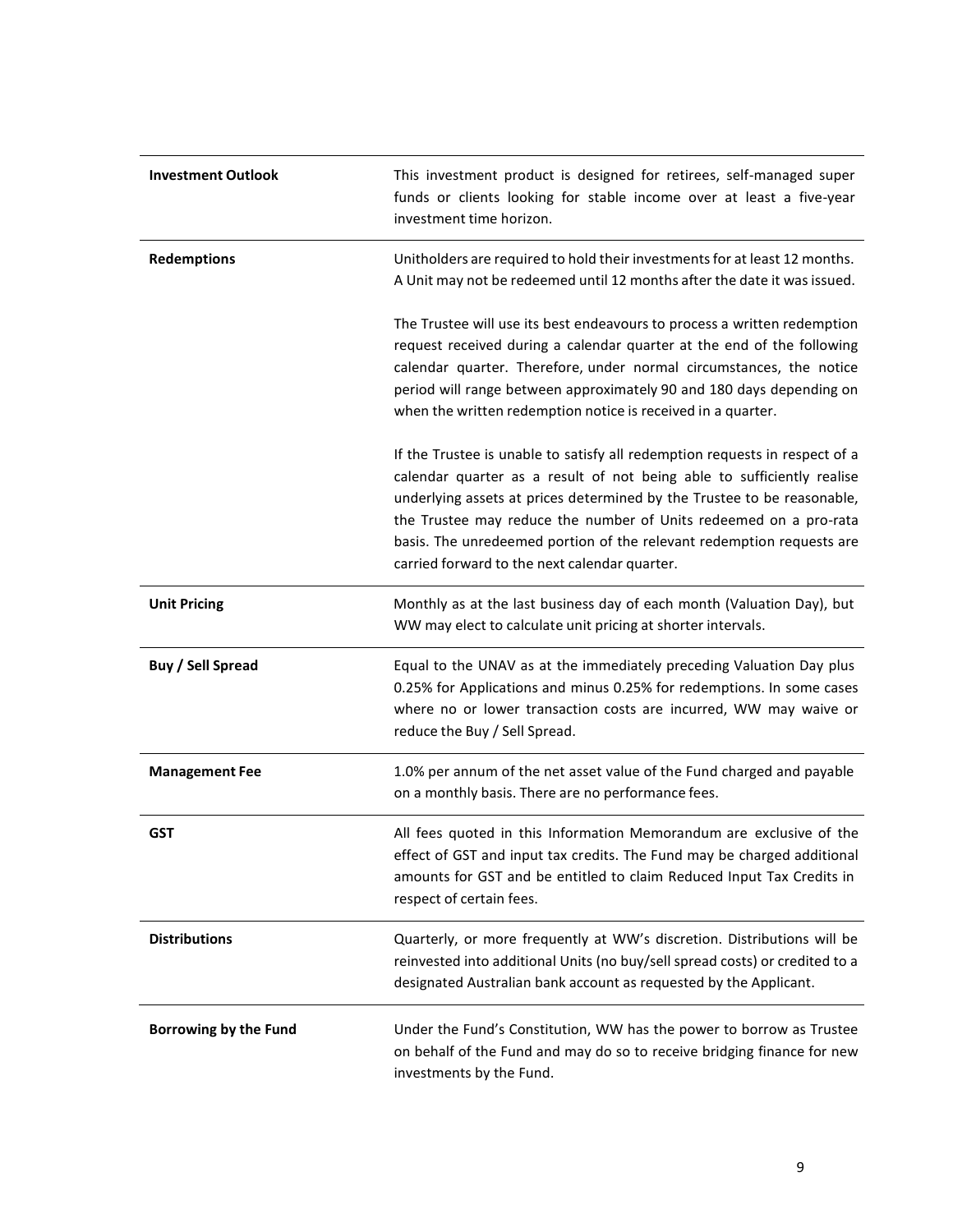# **2. GLOSSARY OF TERMS**

| Administrator             | Automic Pty Limited of Level 5, 126 Phillip Street, Sydney, NSW, 2000.                                                                                    |
|---------------------------|-----------------------------------------------------------------------------------------------------------------------------------------------------------|
| <b>Applicant</b>          | The person or persons whose name appears on the Application Form.                                                                                         |
| <b>Application</b>        | An application for Units pursuant to this Information Memorandum.                                                                                         |
| <b>Application Form</b>   | The application form attached to or accompanying this Information<br>Memorandum.                                                                          |
| <b>Application Monies</b> | The money an Applicant uses to apply for Units in the Fund.                                                                                               |
| <b>ASIC</b>               | Australian Securities and Investments Commission.                                                                                                         |
| ASX                       | The Australian Securities Exchange.                                                                                                                       |
| <b>Committed Capital</b>  | In respect of an Investor, the total committed capital of that person agrees to<br>invest in the Fund pursuant to an Application Form.                    |
| <b>Constitution</b>       | The Trust Deed of the Fund (as amended from time to time).                                                                                                |
| Custodian                 | Sandhurst Trustees Limited of Level 5, 120 Harbour Esplanade, Docklands,<br>Vic, 3008                                                                     |
| Dollars or A\$            | Australian dollars.                                                                                                                                       |
| Fund                      | Wentworth Williamson Stable Income Fund.                                                                                                                  |
| <b>Investment Date</b>    | In respect of an Investor, the Investment Date will occur on the date that an<br>Investor's initial Investment Amount is received by the Custodian.       |
| <b>Investment Manager</b> | Wentworth Williamson Management Pty Limited (ACN 164 774 814, AFS<br>Representative Number 445865) of Level 18, 167 Macquarie Street, Sydney<br>NSW 2000. |
| Investor                  | An individual, or trust or company with an investment in the Fund.                                                                                        |
| <b>Management Fee</b>     | The base management fees payable to Wentworth Williamson Management<br>Pty Limited.                                                                       |
| <b>NAV</b>                | NAV means the Net Asset Value of the Fund determined in accordance with the<br>Constitution.                                                              |
| <b>Offer</b>              | The offer of Units made under this Information Memorandum.                                                                                                |
| <b>Recipients</b>         | Recipients of this Information Memorandum.                                                                                                                |
| <b>Redemption Request</b> | The redemption request form relating to this Information Memorandum.                                                                                      |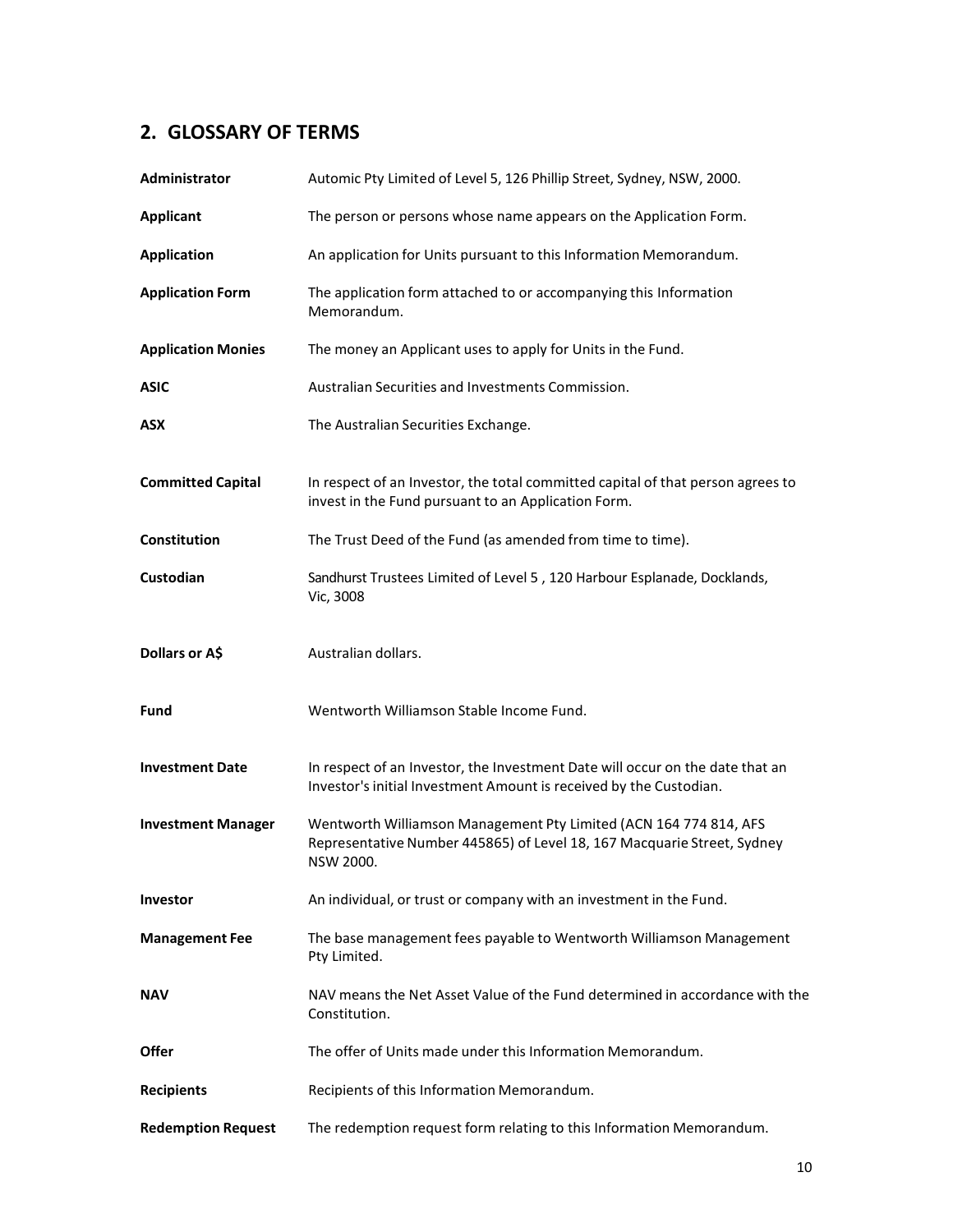| <b>RITC</b>             | Reduced Input Tax Credit. The Fund may be entitled to claim reduced input tax<br>credits (equal to 75% of the amount of GST paid) in relation to acquisitions (e.g.<br>brokerage, Management Fees), thereby reducing the net GST cost borne by the<br>Fund. |
|-------------------------|-------------------------------------------------------------------------------------------------------------------------------------------------------------------------------------------------------------------------------------------------------------|
| <b>Trustee</b>          | Wentworth Williamson Management Pty Limited (ACN 164 774 814, AFS<br>Representative Number 445865) of Level 18, 167 Macquarie Street, Sydney<br>NSW 2000.                                                                                                   |
| <b>UNAV</b>             | UNAV means the Net Asset Value per Unit determined according to the<br>Constitution.                                                                                                                                                                        |
| <b>Unitholder</b>       | The person or persons registered in the Unit register as a holder of Units.                                                                                                                                                                                 |
| <b>Units</b>            | Units in the Fund.                                                                                                                                                                                                                                          |
| <b>Wholesale Client</b> | As defined under the Corporations Act 2001 and the Corporations Regulations<br>2001.                                                                                                                                                                        |
| <b>WW</b>               | Wentworth Williamson Management Pty Limited being the Investment<br>Manager/ and Trustee of the Fund (ACN 164 774 814, AFS Representative<br>Number 445865) of Level 18, 167 Macquarie Street, Sydney NSW 2000.                                             |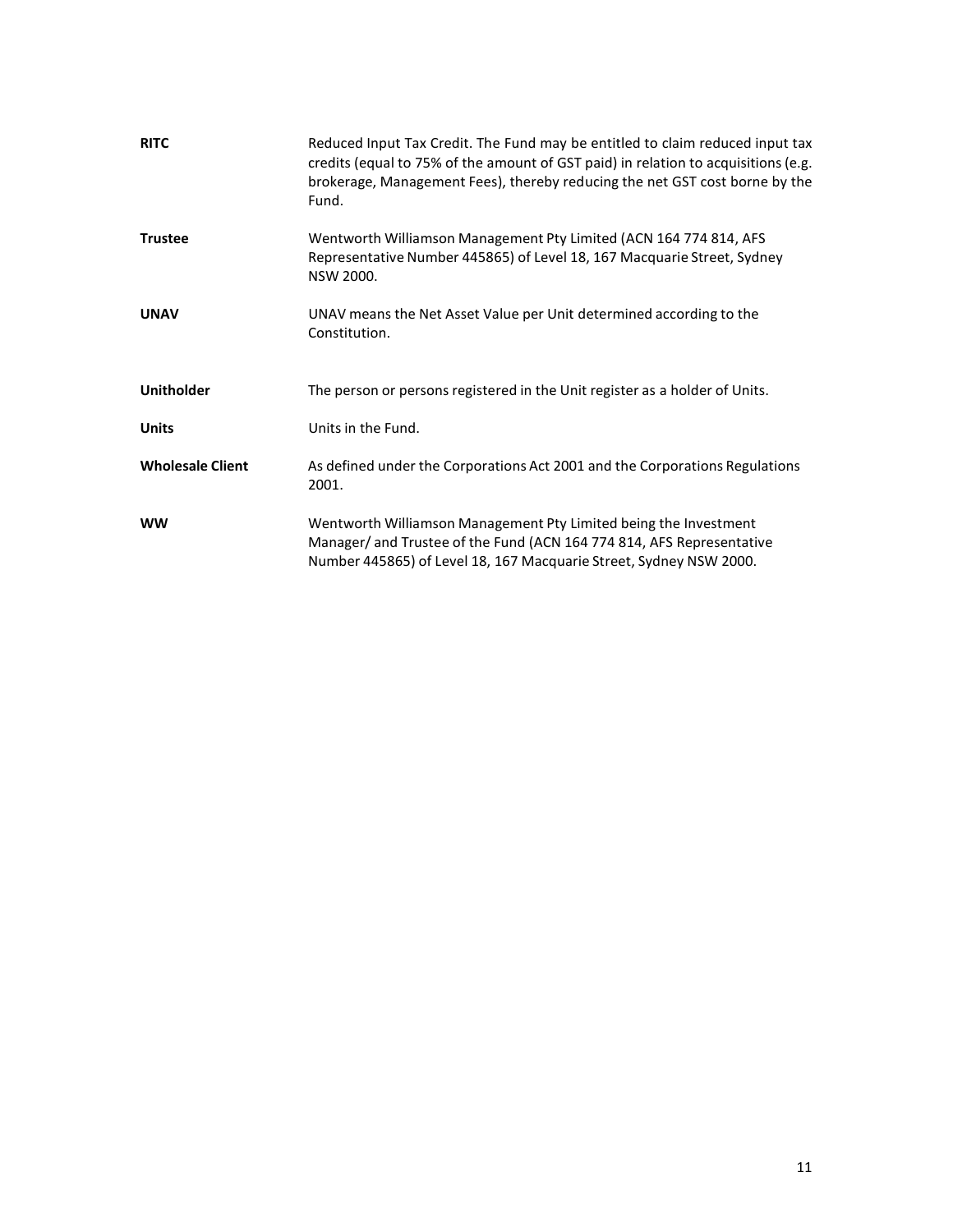# **3. OVERVIEW**

### **3.1 The Fund**

Wentworth Williamson Management Pty Limited (WW or Wentworth Williamson) is an Australia based fund manager which is the Trustee and Investment Manager of the Wentworth Williamson Stable Income Fund (WWSIF or the Fund). WW operates as an authorised corporate representative (AFS Representative No. 445865) of MZL . MZL holds an Australian Financial Services Licence (AFSL 526845) which authorises it to operate the Fund as an unregistered managed investment scheme.

The investment objective of the Fund is to earn stable long-term income that exceeds the Reserve Bank of Australia (RBA) cash rate plus 3.5% p.a. net of fees. We have structured a broad investment mandate so that we can be opportunistic through the economic cycle and offer Unitholders a diversified portfolio of income generating securities. Additionally, it is anticipated that, initially all and over time, a meaningful proportion of the Fund may comprise securities which are uniquely available and proprietary to WW and generally not available to the investing public.

Under the Fund's Constitution, WW has the power to borrow as Trustee on behalf of the Fund and WW may do so to receive bridging finance for new investments by the Fund.

### **3.2 The Trustee and Manager**

WW is a research driven organisation with a value-based long-term strategy. WW carries out its own internal research and financial modelling thereby increasing its understanding of the underlying investments in the Fund. With this approach, Investors are encouraged to give their investment time horizon careful consideration before making an investment.

WW was founded by James Williamson and Geoff Levy.

### **3.3 Conflicts of Interest**

WW, as the Investment Manager will, where relevant, draw upon the deep relationships of its shareholders and key executives. All commercial dealings are conducted on an arm's length basis and on commercial terms.

All investments in the Fund will require approval by the WW Investment Committee which requires any member to be recused if a conflict of interest is present.

WW also believes that its interests should be closely aligned with the Fund's Unitholders and therefore the WW executives and Geoff Levy and family and close associates of WW executives and Geoff Levy are unitholders of the Fund.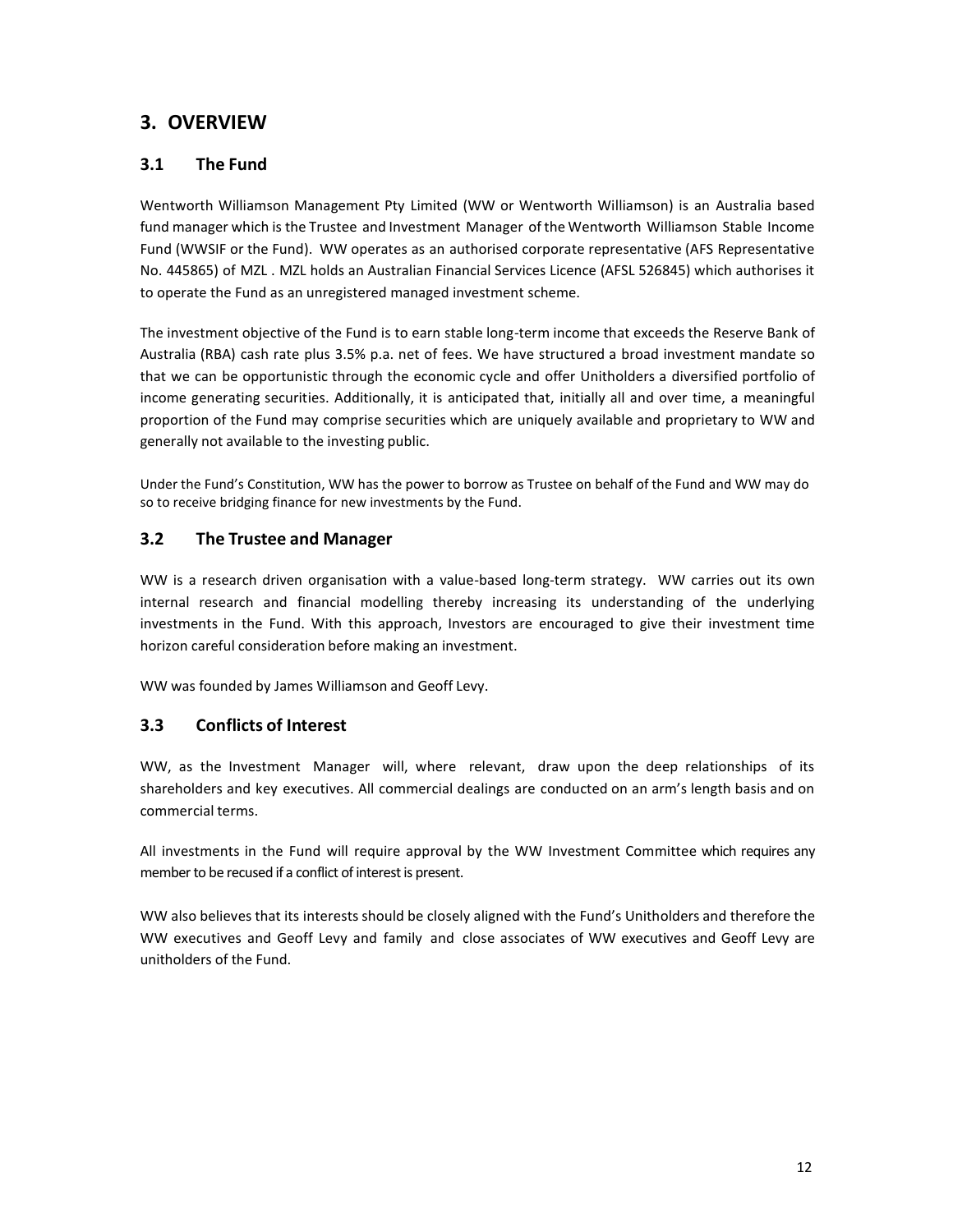# **4. KEY EXECUTIVES**

### **Geoffrey Levy AO (Chairman)**

Geoff has significant experience in law, banking and investing, and is regarded as an expert in mergers and acquisitions, capital raisings and general corporate commercial law.

Geoff is Chairman of WW and Monash Advisory, and was CEO and then Executive Chairman of Investec Bank (Australia) Limited from 2001 – 2008, where he retired and became the non-executive Deputy Chairman until March 2014. Geoff previously held a number of non-executive directorships of ASX listed companies including Cromwell Property Group Limited, Specialty Fashion Group Limited, Mirvac Limited, Channel Ten, Rebel Sports Limited, Freedom Furniture Limited, Hoyts Limited and STW Limited.

Prior to Investec Bank, Geoff was a principal of Wentworth Associates, a boutique investment and advisory firm acquired by Investec Bank in 2001 and was formerly a partner of Freehills Holingdale and Page (now known as Herbert Smith Freehills, Law Firm).

Geoff has previously held positions in State and Federal Government organisations including being the initial Deputy Chairman of the Australian Sport Anti-Doping authority (ASADA), Chairman of Film Finance Corporation Australia Limited, Chairman of the NSW Government Property Asset Utilisation Taskforce, Chair of the selection panel for the Australian Film Licenced Investment Company Scheme and Chair of the NSW Attorney Review into the Public Purpose Fund, amongst others.

Geoff was appointed by the Australian Olympic Committee to be the Attaché to the South African Olympic Team at the 2000 Olympic Games. He has also been involved in several Not for Profit and Philanthropic organisations. Geoff was appointed an Officer of the Order of Australia in 2005 for his significant contribution to Sports, the Arts and Philanthropy.

He holds a Bachelor of Law from the University of New South Wales, a Bachelor of Commerce from the University of Witwatersrand, a diploma from the Securities Institute of Australia, is a Fellow of the Australian Institute of Company Directors and a Senior Fellow of the Financial Services Institute of Australia.

#### **James Williamson (Chief Investment Officer)**

James is currently Executive Director and Chief Investment Officer of WW and is portfolio manager of the Wentworth Williamson Fund, a fundamental value focused Australian equities fund.

Between 2008 and 2012, James was Portfolio Manager of the Investec Australian Equity Fund and a member of the fund's investment committee alongside Geoff Levy. Over this period the fund increased by 26.1%, compared with the S&P/ASX 300 Accumulation Index (fund's benchmark), which declined by 7.2%.

Whilst at Investec Bank (Australia) Limited and prior to inception of the Investec Australian Equity Fund, James and Geoff developed a highly successful investment process generating outstanding returns in listed equities in the direct Investments division of Investec Bank (Australia) Limited.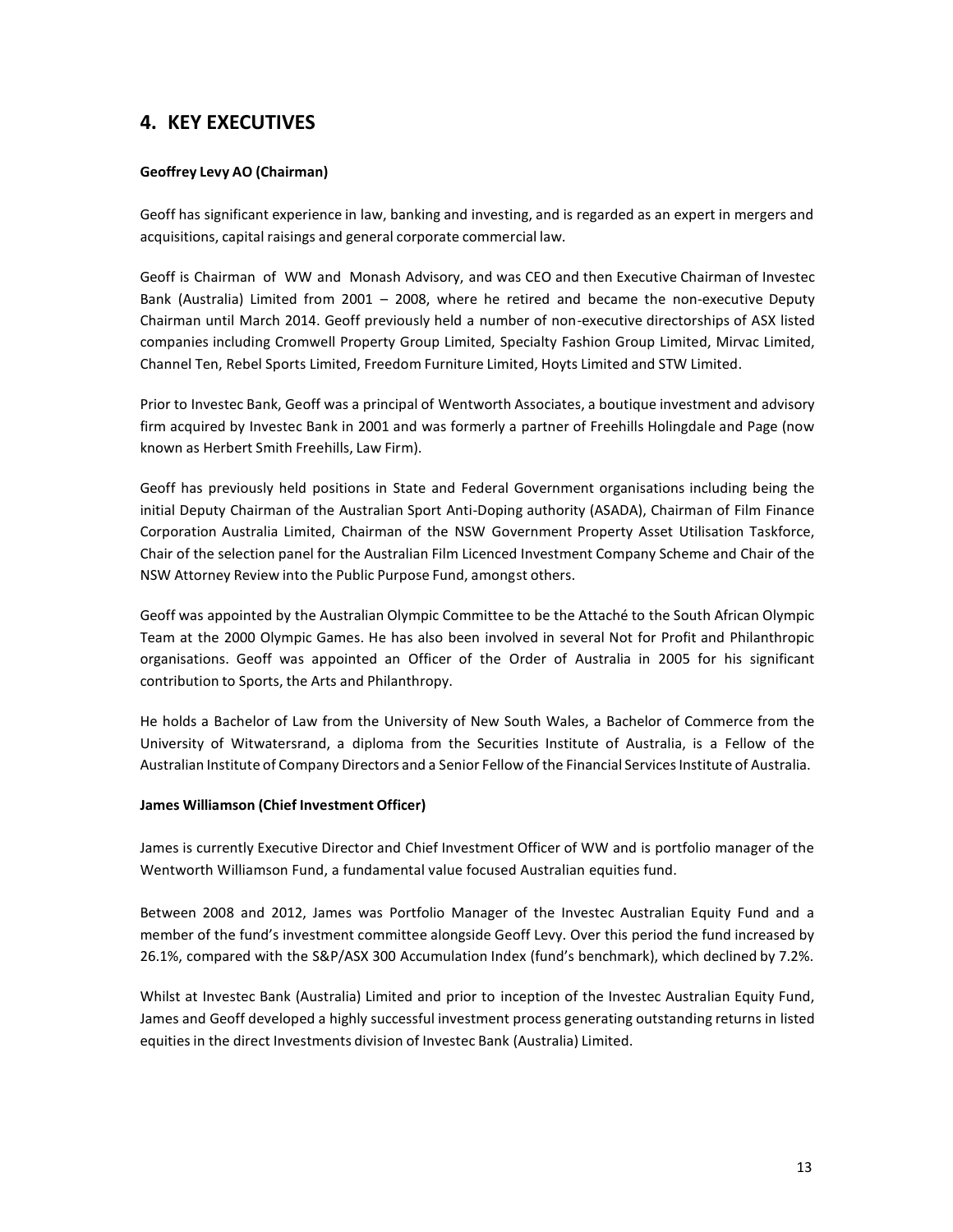Prior to the inception of the Wentworth Williamson Fund, James worked from April 2012 until August 2013 for Allan Gray Australia Pty Ltd, one of Australia's largest value fund managers. Prior to joining Investec Bank (Australia) Limited, James headed a sector research team at Société Générale London. He was recognised as a leading independently rated Pan European equity research analyst, including one of the few analysts to be rated in the top 10 in a major Pan European sector in the first year of full coverage.

Prior to this, James headed a sector research team at Société Générale based in Johannesburg. Overall, James has over two decades experience in financial markets. James has a Bachelor of Commerce, a Graduate Diploma of the Securities Institute of Australia and is a Senior Associate of FINSIA.

#### **Rob Hamer**

Rob joined Wentworth Williamson as portfolio manager of the Fund in early 2020. He was former co-head of investment banking at Rand Merchant Bank in South Africa from 2008 to 2015.

Rob has extensive experience in institutional banking and alternative investing, including origination and structuring of the lease based structured asset finance transactions of Rand Merchant Bank.

His alternative investing experience was focused around a private equity and credit funds investing in corporate and government credit at Ashburn Investments in South Africa from 2015 – 2017.

Rob worked at MAIA Financial in origination and funding roles, utilising his credit industry experience from 2018 to 2020.

#### **Ashley Feldman**

Ashley joined Wentworth Williamson in early 2018 as the Head of Distribution and Investor Relations for both the Wentworth Williamson Fund and the Wentworth Williamson Stable Income Fund. Prior to this he ran his own start-up across Sydney, Melbourne and Perth in the hospitality industry. Whilst at university, Ashley worked at other Funds Management and Private Equity firms.

Ashley graduated from Curtin University with a Bachelor of Commerce, majoring in Finance and Marketing.

#### **Martin Marais**

Martin joined WW in 2016 as an Investment Analyst. Prior to this he worked in Switzerland and London at Stonehage Fleming, the largest global independent family office, where he reviewed the investments of high net worth clients and also researched global stocks at the equity fund.

Martin has had a passion for investing from an early age, coming from a family with a long history of value investing. Martin graduated from Macquarie University with a Bachelor of Commerce and Applied Finance, majoring in Accounting.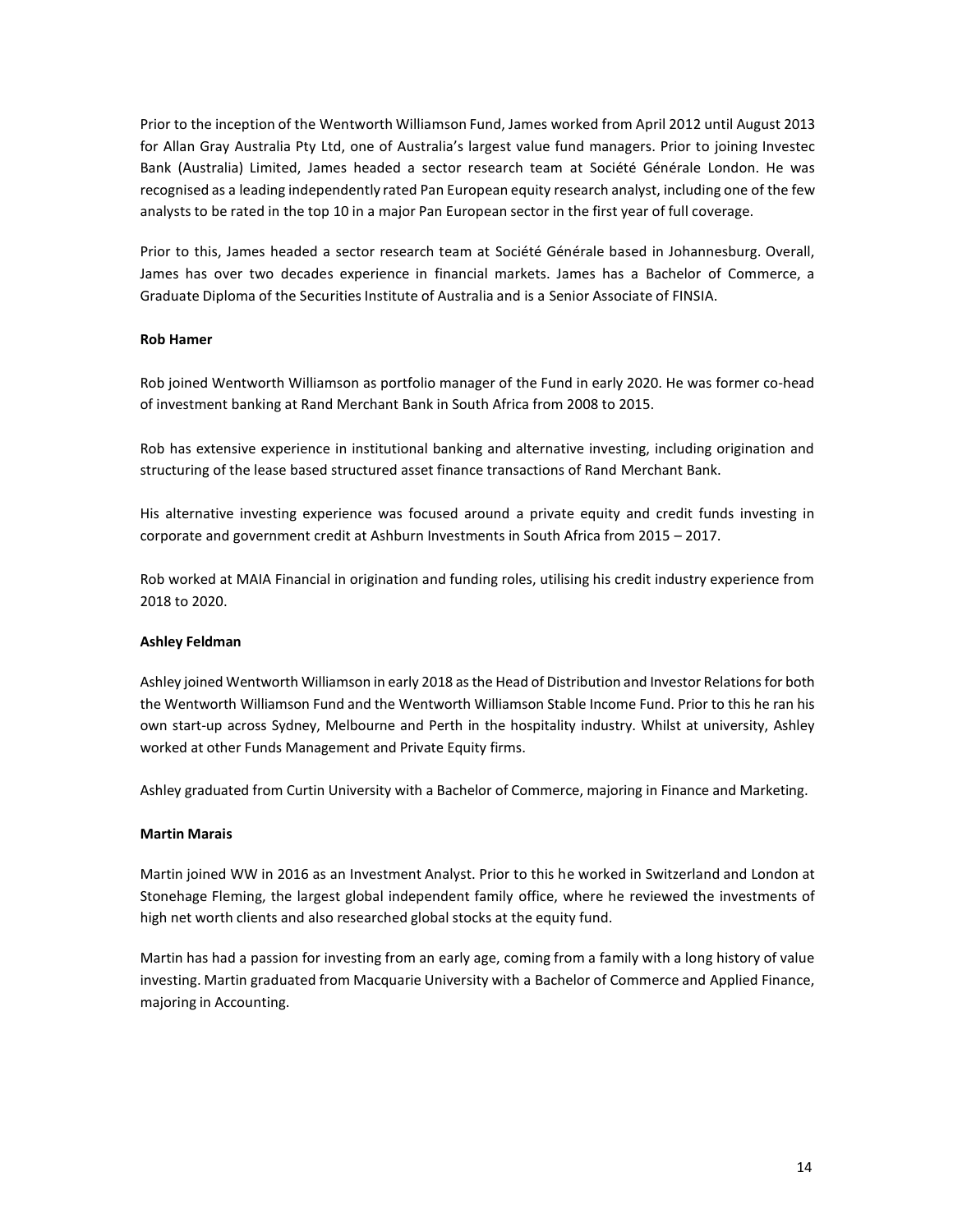# **5. ABOUT THE CUSTODIAN, ADMINISTRATOR AND REGISTRAR**

WW has appointed Sandhurst Trustees Limited as Custodian of the Fund. The Custodian agrees to hold the relevant Fund assets as custodian for the Fund, pursuant to the Custodian Agreement entered into between WW and the Custodian. The Custodian is authorised to act on any proper instructions received from WW or its authorised representatives pursuant to the Custodian Agreement.

WW has appointed Automic Pty Limited as Administrator of the Fund. The Administrator will provide certain financial and accounting services and administrative services to the Fund, pursuant to the Administration Agreement entered into between WW and the Administrator.

WW has appointed Automic Pty Limited as Registrar of the Fund. The Registrar will provide certain registry and transfer agency services to the Fund, pursuant to the Registry Agreement entered into between WW and the Registrar.

These service providers may be changed at any time without notice to Investors.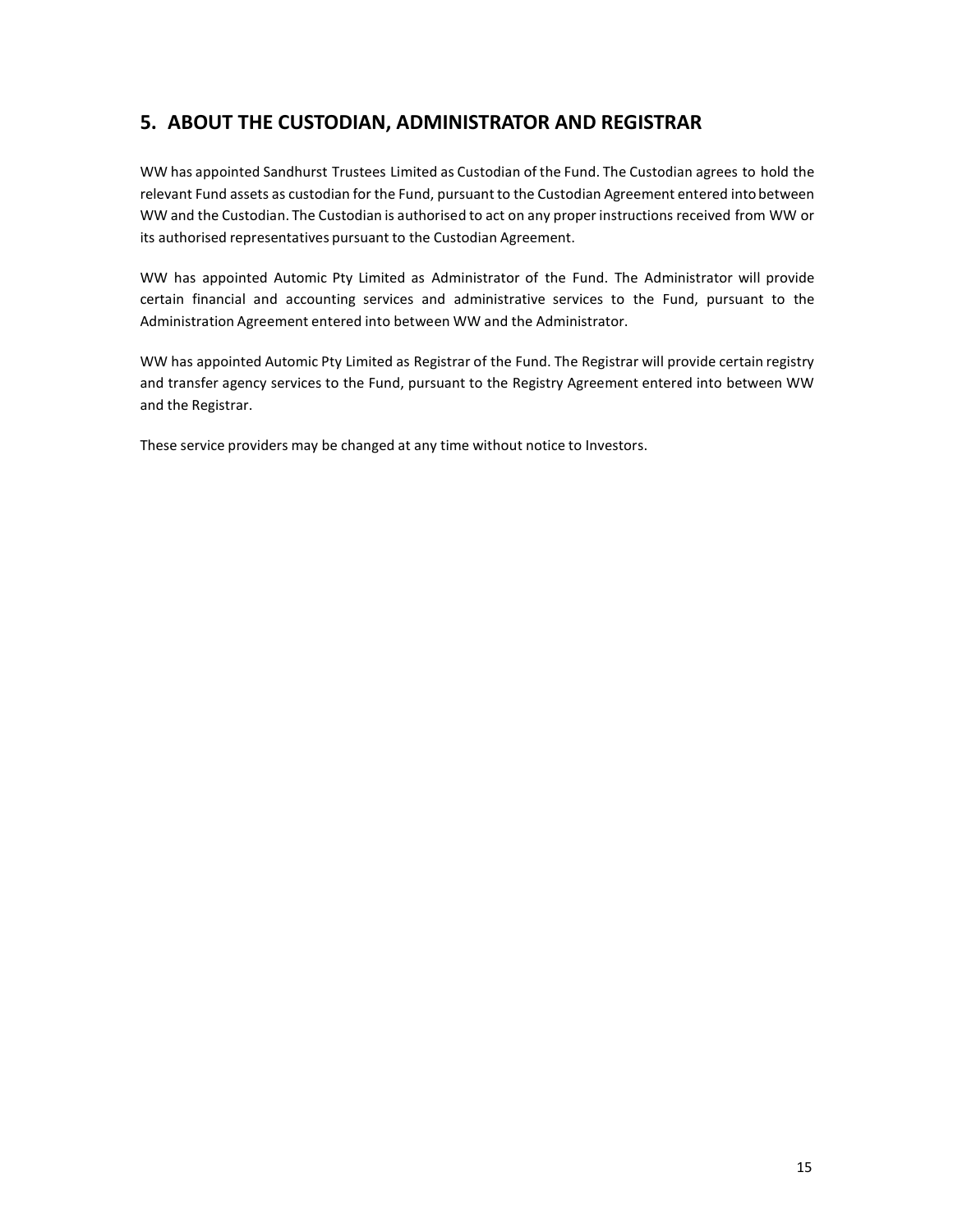# **6. KEY RISKS**

Investment in the Fund carries certain risks. There is no guarantee that the Fund will achieve its investment objective and Investors should fully understand and be capable of assuming the risks of investing in the Fund. Furthermore, you should not invest in the Fund if you are seeking a short-term investment.

This section outlines some of the significant risks that could affect the performance of the Fund. Many of these risks are outside of the control of WW; however appropriate mitigation measures will be applied where possible. Please ensure that you read this section carefully and seek your own independent financial or other professional advice.

### **6.1 Credit Risk and Default Risk**

Credit risk is the risk that one or more of the assets in the Fund may decline in price or fail to pay interest or principal when due because a borrower experiences a deterioration in its financial status.

Default risk is the risk that a borrower defaults on their obligations, for instance by failing to make a payment when due or to return the principal. The taking of security or the provision of third party guarantees may not fully mitigate the risk of credit loss.

## **6.2 Investment Strategy Risk**

There is no guarantee that the Investment Objective of the Fund will be managed successfully or will meet its objectives. Failure to do so could negatively impact the performance of the Fund. The Investment Manager may not manage the affairs of the Fund in a manner that consistently meets the Fund's Investment Objective over time.

### **6.3 Interest Rate Risk**

Over the long term the absolute returns on loans are likely to rise and fall largely in correlation with the RBA Cash Rate. However, some of the securities in the Fund will be on fixed rates over a set term, typically between one and three years.

### **6.4 Investment and Market Risk**

An investment in the Fund is subject to investment and market risk, including the possible loss of the entire amount invested. Industry specific shocks relevant to underlying loan assets and general market disruption can adversely impact the value of the Fund's assets.

Changes in legal, tax and economic conditions, political events, investor sentiment and market variables such as interest rates and exchange rates can all directly or indirectly create an environment that may influence (negatively or positively) the value of the Fund's investments. You should bear the above risks in mind when considering whether to participate in the Offer. You are strongly advised to consider any investment in the Fund as a long-term proposition and to be aware that, as with any investment, fluctuations in the value of your investment may occur over that period and beyond.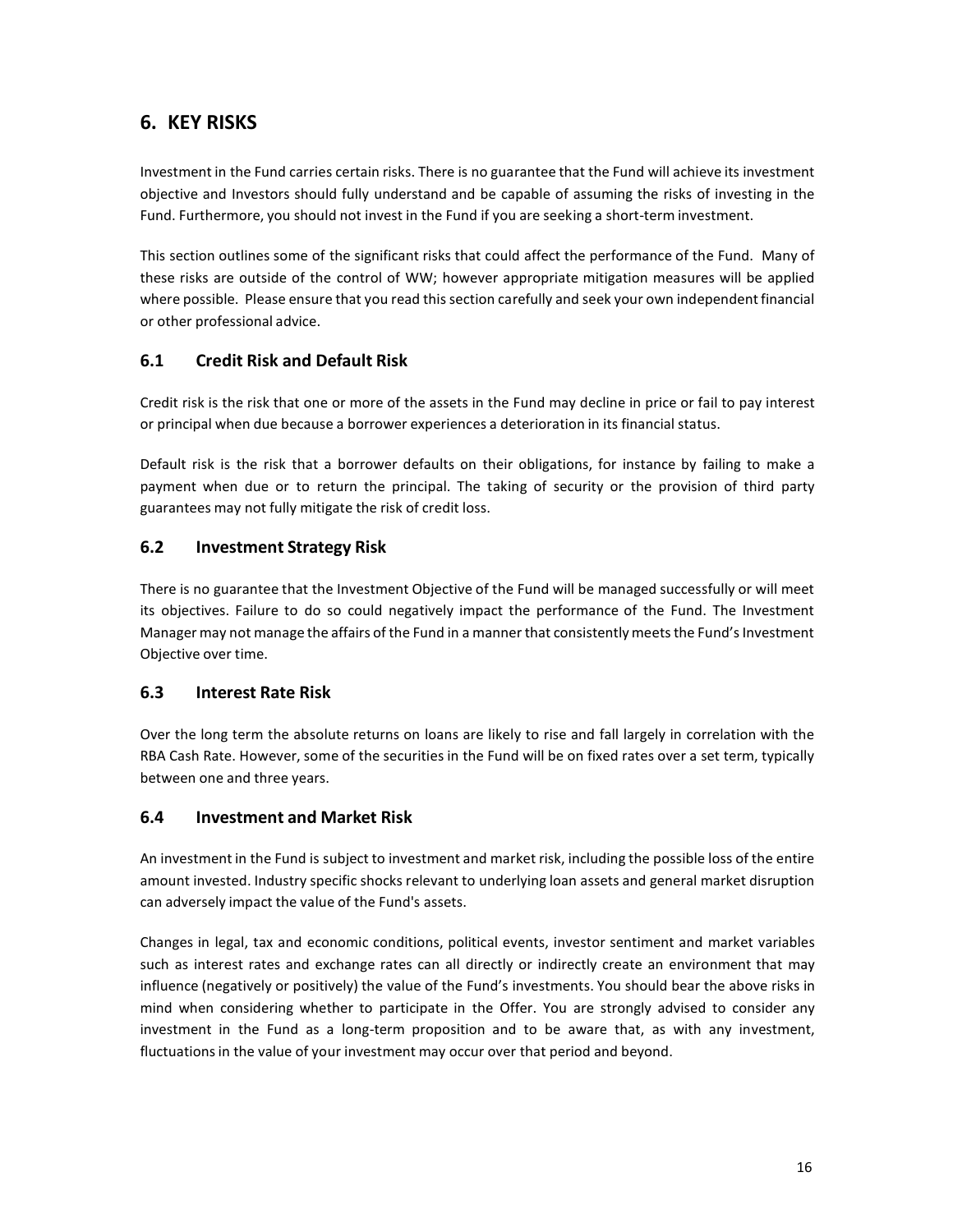### **6.5 Investment Timeframe**

Selecting the investments that best match your investment needs and timeframe is crucial in managing investment risk. The minimum suggested investment period is based on WW's own research and should not be considered as personal advice. You should regularly review your investment decision with your financial adviser. Your investment needs and market conditions may change over time and differ from the investment strategies of WW and other Unitholders.

### **6.6 Withdrawal Risk**

Withdrawal risk isthe risk that if the Fund investsin assetsthat cannot be readily bought and sold, or market events reduce the liquidity of a security or asset class, the generally applicable timeframe for meeting withdrawal requests may not be met. This is because it may take longer to sell these types of investments at an acceptable price. In addition, if an Investor or a group of Investors seek to make large withdrawals, then selling assets to meet those withdrawals may have a detrimental impact on the price received by the Fund for those assets. In certain circumstances it may be necessary to suspend withdrawals to allow sufficient time for liquidation of assets to meet withdrawals.

### **6.7 Counterparty Risk**

Counterparty risk is the risk that the counterparty to a transaction or contract (such as a broker or custodian) may default on their obligations and that the Fund may, as a result, experience an adverse investment outcome or liability. WW has conducted due diligence on outsourced service providers and based on the information provided by the respective service providers, publicly available and reference checking, WW is satisfied with their credentials and ability to deliver the required service levels.

### **6.8 Concentration Risk**

The Fund may choose to invest a relatively high percentage of its assets into a relatively small number of securities, or into securities with a relatively high level of exposure to the same end markets. This may cause the value of the Fund's investments to be more affected by any single adverse economic, political or regulatory event than the investments of a more diversified investment portfolio.

### **6.9 Foreign Exchange Risk**

Units in the Fund will be issued and redeemed in Australian Dollars. The Fund's assets may be invested in securities denominated in a foreign currency. The value of such investments may be affected favourably or unfavourably by fluctuations in foreign exchange rates.

### **6.10 Legal and Regulatory Risk**

Changes in legislation and other rules in domestic and foreign markets, including those dealing with tax, accounting and investments, may adversely impact your investment.

### **6.11 Key Personnel Risk**

The Fund depends of the expertise of WW and its employees. The Fund's performance could be negatively affected if WW does not retain key employees.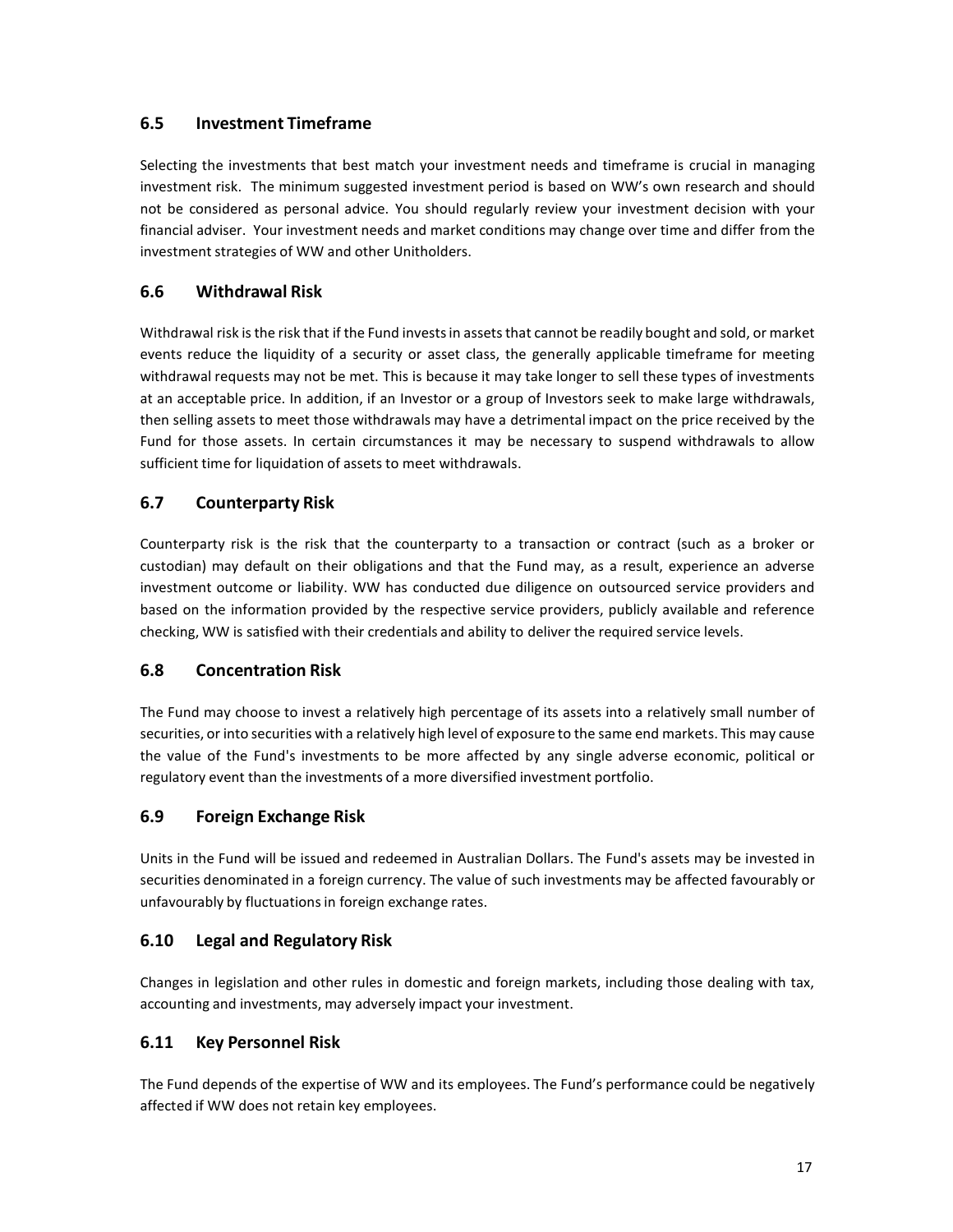### **6.12 Documentation Risk**

A deficiency in documentation provided by the underlying borrowers could, in certain circumstances, adversely affect the performance of this Fund.

### **6.13 Borrowing Risk**

The Trustee may source finance from third parties on behalf of this Fund to facilitate new investments by the Fund. The use of debt funding has a number of risks. For example, if a loan is secured against the assets of the Fund, a default under the relevant loan agreement could, in certain circumstances, lead to the financier exercising its security and requiring the secured assets be sold for a price lower than that which might otherwise have been achieved by the Trustee for those assets. Similarly, if a financier is entitled to be repaid in priority to distributions by the Fund, if the relevant investment opportunity is not successful, it could result in the Fund receiving reduced or no returns from the relevant debt funding opportunity. These circumstances could adversely affect the performance of the Fund.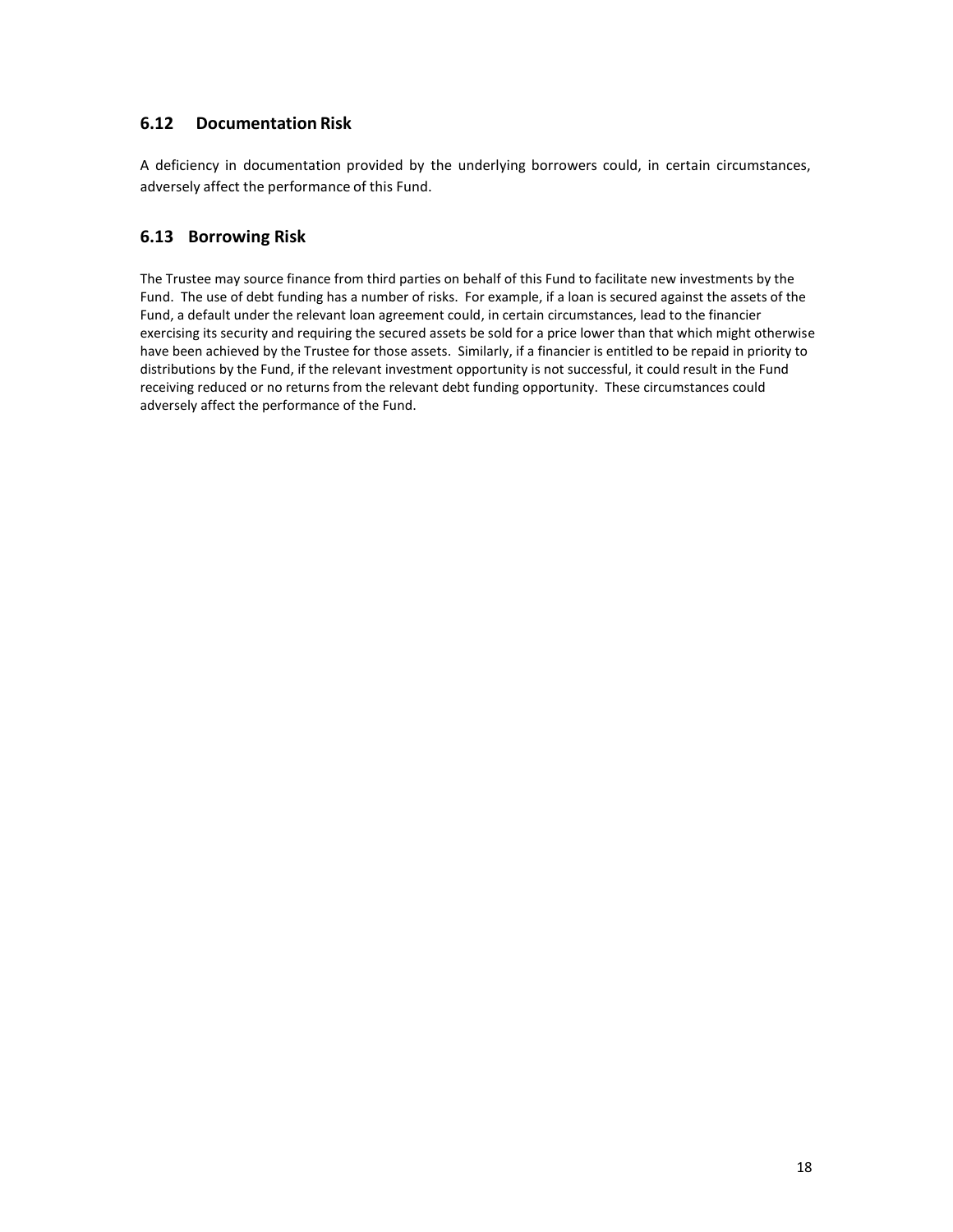# **7. FEES & EXPENSES**

WW will receive a Management Fee of 1.0% per annum of the net asset value of the Fund. The Management Fee is calculated and accrued monthly and is paid monthly in arrears.

WW is entitled to be reimbursed for all extraordinary expenses in relation to managing the Fund, such as convening Unitholder meetings or defending a third-party claim made against the Fund, or any other expenses that are properly incurred in respect of the Fund.

All fees quoted in this Information Memorandum are exclusive of the effect of GST and input tax credits. The Fund may be charged additional amounts for GST and be entitled to claim Reduced Input Tax Credits in respect of certain fees.

Subject to the Fund's Constitution, WW may increase or decrease, in its absolute discretion, the fees and expenses specified in this section on providing written notice to Investors of any increase or decrease to the fees and expenses charged by the Fund.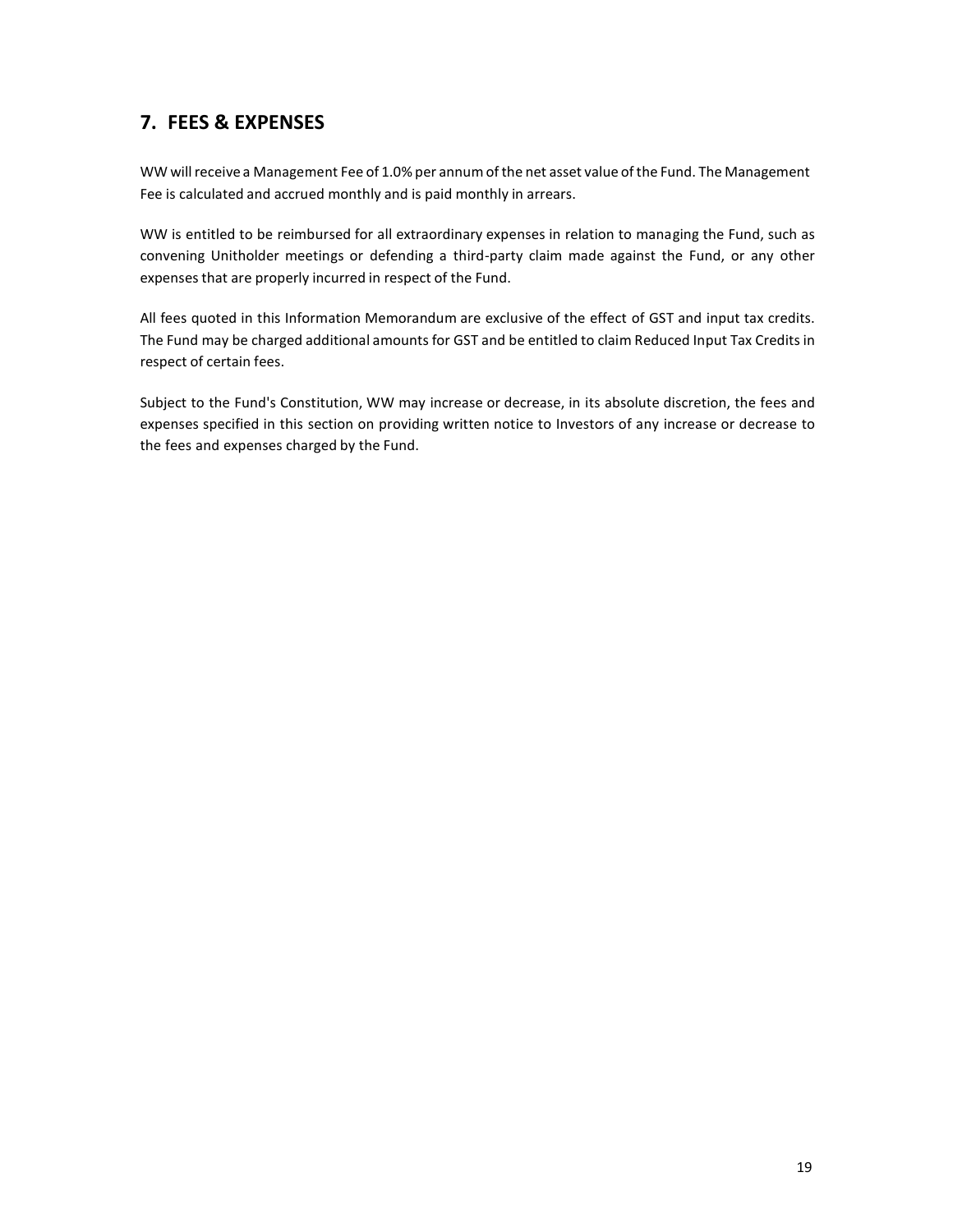# **8. TAXATION**

Investing in the Fund has tax implications, depending upon your particularsituation. Given the complex and dynamic nature of the Australian taxation system, and the fact that different tax circumstances apply to individual Investors, **WW strongly recommends that Investors obtain professional tax advice on the tax implications of investing in the Fund.** The taxation information below provides general information only that outlinesthe Australian tax implications applicable to the Fund. The taxation information also principally only addresses the Australian tax implications for Australian Investors who hold their Units on capital account for tax purposes. This summary is based on the Australian tax laws and their interpretation as at the date of this Information Memorandum.

## **8.1 Taxation of the Fund**

Investing in an unregistered managed investment scheme (such as the Fund) is likely to have tax consequences. You are strongly advised to seek your own professional tax advice before investing in the Fund. The Fund is an Australian resident for tax purposes. Australian resident investors in the Fund will generally be required to include in their assessable income their share of the net income of the Fund. For any investors who are non-residents, Australian withholding tax maybe deducted from distributions. Investors will receive a tax statement at the end of each income year specifying the nature of any amounts distributed or attributed to them.

## **8.2 Disposal of Units**

An Australian resident investor disposing their Units in the Fund (by way of redemption or otherwise) may be subject to tax on any gain arising. A discount may be available on the capital gain on Units held for 12 months or more by individuals, trusts or complying superannuation funds.

### **8.3 Goods and Services Tax (GST)**

GST should not be payable on your investment in the Fund. However, GST will apply to the Management Fee and certain fees and costs charged to the Fund. The Fund will generally be able to claim RITC at the prescribed rates of the GST payable on those services. GST will not be applied to the buy/sellspread.

## **8.4 Tax File Number ("TFN") and Australian Business Number ("ABN") (for Australian resident investors only)**

Investors are not obliged to provide their TFN, ABN or details of any relevant exemption. However, failure by an Investor to quote a TFN, ABN or provide details of a relevant exemption may cause WW to withhold tax at the top marginal rate plus the Medicare Levy, on gross payments including distributions to the Investor.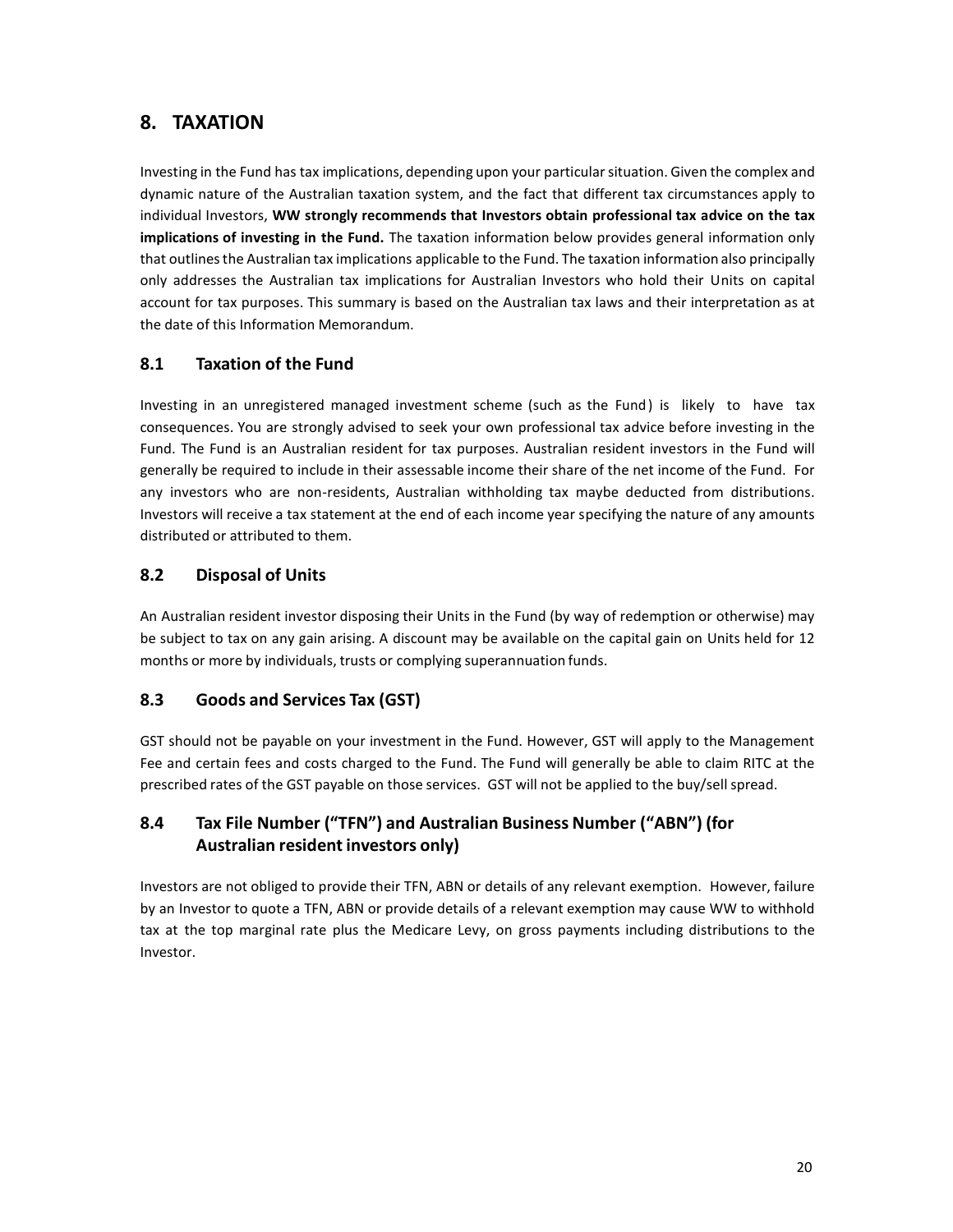# **9. CONSTITUTION OF THE FUND**

The main rules governing the operation of the Fund are set out in the Constitution of the Fund. The applicable requirements of the Corporations Act 2001, exemptions and declarations by ASIC (if any) and the general law of trusts are also relevant to the rights and obligations of Unitholders and WW. In this section the term "Unitholder" is used to refer to a Unitholder as the holder of Units in the Fund.

Copies of the Fund's Constitution are available from WW upon request. The following is a summary only and does not refer to every provision of the Constitution and should be read in conjunction with the rest of this Information Memorandum and with the entire Constitution.

The main provisions of the Constitution dealing with the rights and obligations of Unitholdersinclude:

**Units**: The beneficial interest in a Fund is divided into Units. Each Unit confers a beneficial interest in the Fund as a whole but not in any specific part or assets of the Fund.

**Distributable Income:** Subject to the terms of issue of particular classes of Units, Unitholders are entitled to a share in any distributions of the Fund's distributable income attributable to the class proportionate to their holding of Units in the class of Units. Unitholders on the register at the end of a distribution period are entitled to their share of the distributable income (determined as set out in the Constitution) for that period.

WW intends to pay distributions within three months of the end of the relevant period.

**Transfer**: A Unitholder may only transfer some or all of its Units with WW's prior written consent. WW may, without giving any reason for the refusal, refuse to approve a transfer application and/or refuse to record any transfer in the register in its absolute and unfettered discretion.

If WW determines to approve a transfer it may impose any condition it considers appropriate to the giving of the approval and/or impose a transfer fee payable by the transferor to the Fund in connection with the transfer of Units and the transferor must pay any expenses (including stamp duty) incurred in connection with the transfer of its Units.

**Redemption**: A Unitholder may request WW to redeem some or all of their Units. WW is not obliged to pay any part of the redemption price out of its own funds.

**Termination:** If the Fund is terminated, WW must realise all assets of the Fund and the Unitholders are entitled to receive a share of the net asset value of the Fund, after meeting all liabilities and expenses, in proportion to their unitholding.

**Unitholders' Liability**: The liability of a Unitholder is limited to the amount (if any) which remains unpaid in relation to their Units (subject to any separate agreement between them and WW).

**Powers of the Trustee**: WW, as Trustee of the Fund, has all the powers in respect of the Fund that it is possible under law to confer on the Trustee as though it were the absolute and beneficial owner of the assets of the Fund and acting in its personal capacity.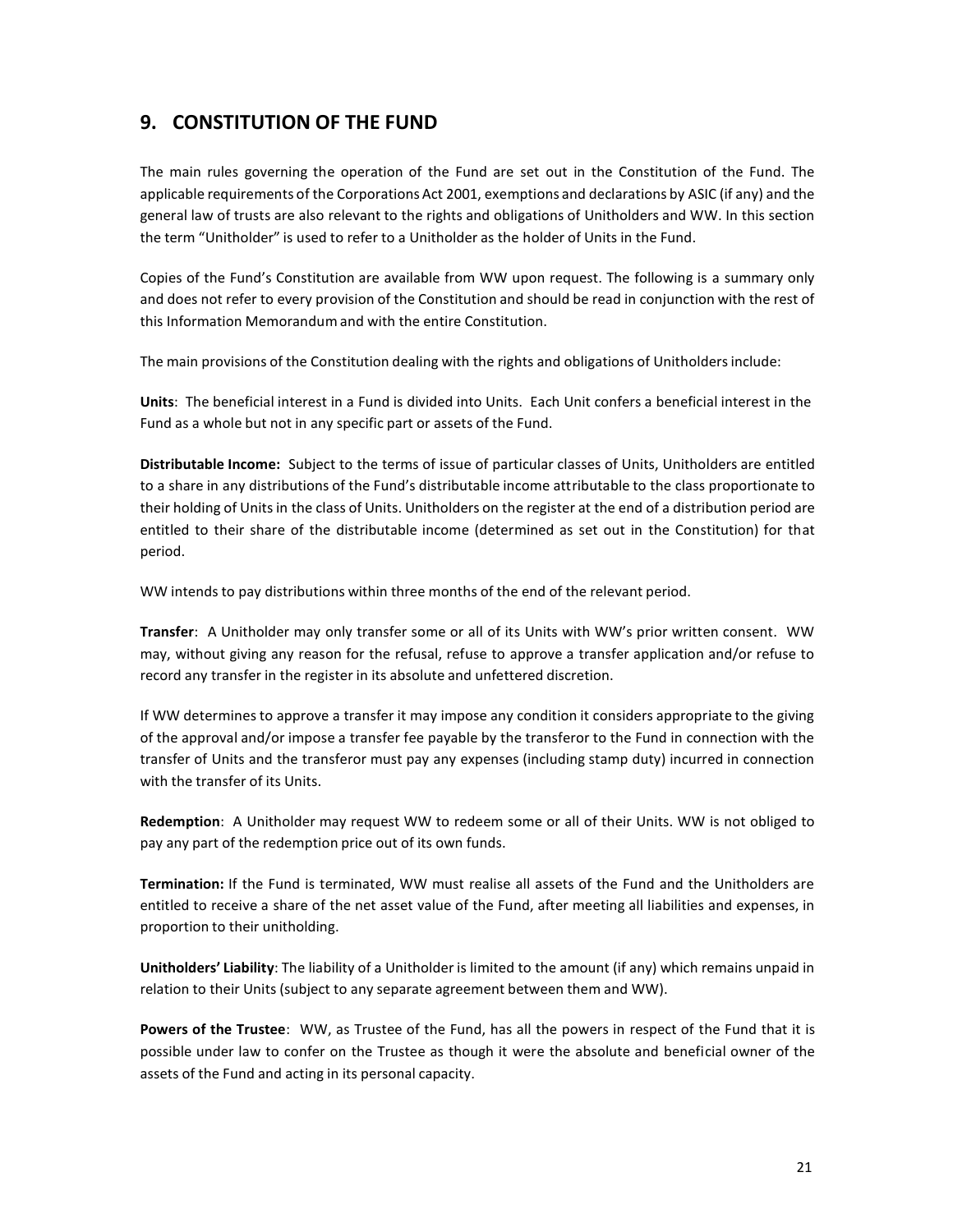WW has all the powers of a natural person to acquire and dispose of real or personal property, borrow or raise money and to lend or advance money and to incur all types of obligations and liabilities.

**Rights of the Trustee**: The Trustee may pay or recover all fees expenses properly incurred in respect of the Fund out of the Fund's assets.

**Limitation of Liability**: WW is not liable to Unitholders for any loss suffered relating to the Fund except to the extent to which the loss is caused by the failure of WW to properly perform its duties.

**Indemnity**: WW, as Trustee, and its officers and agents, are entitled to be fully indemnified out of the Fund's assets against all expenses, losses and liabilities incurred to the extent incurred in the proper performance of WW's duties in relation to the Fund.

**Voluntary or Compulsory Retirement**: WW may retire as trustee of the Fund at such time as it thinks fit and may appoint another company to be the new trustee of the Fund. In accordance with the Constitution, WW must retire as trustee of the Fund upon the occurrence of certain events.

**Borrowing:** WW, as Trustee of the Fund, has the power to borrow or raise money, securities and interest in managed investment schemes on behalf of the Fund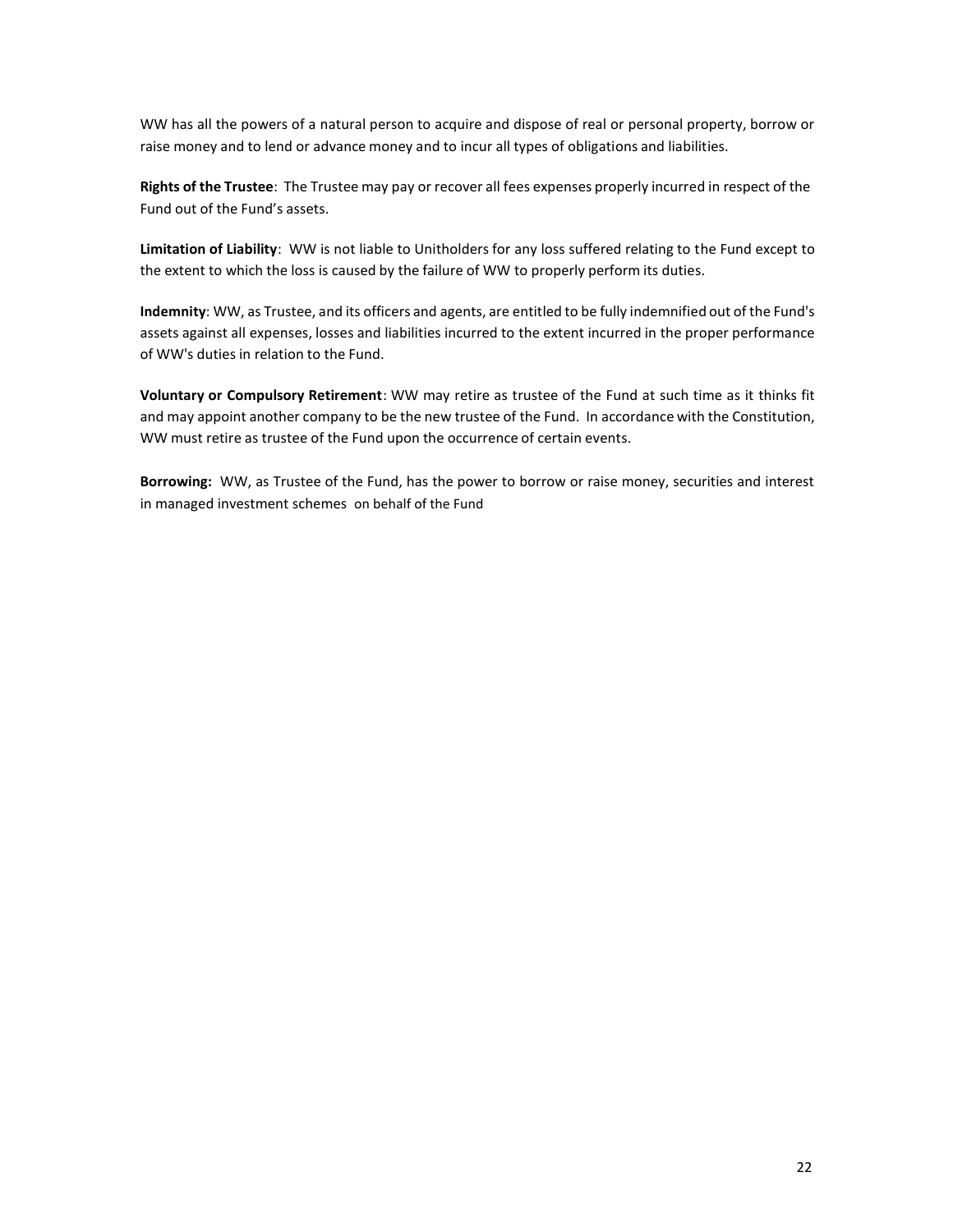# **10. APPLICATION, REDEMPTIONS AND DISTRIBUTIONS**

### **10.1 Applications**

The minimum amount you must commit to invest in the Fund (**Committed Capital**) is \$100,000. Lower amounts may be accepted at the discretion of WW.

If your committed capital is \$500,000 or more, you will automatically be deemed a 'Wholesale Client' and no additional documentation is required for the purposes of satisfying the 'Wholesale Client' requirements. If you are investing less than \$500,000, you will need to satisfy WW that you are a Wholesale Client.

The Trustee has absolute discretion to accept or reject any Application. Rejected, invalid or incomplete Applications will be returned to Applicants as soon as possible. Interest is not payable on rejected Application Monies. A confirmation advice of the unit holding will be issued assoon as practicable following the determination of the applicable NAV of the Fund.

Units will generally be issued monthly on the first business day of each month, and/or such other time or times as WW may determine (**Unit Issue Day**). The issue unit price will be the applicable UNAV as at the immediately preceding Valuation Day plus, where applicable, 0.25% (to account for transaction costs).

Initial applications can be made by completing the accompanying Application Form and forwarding it to the Registrar in accordance with the Communications Policy contained herein. Your investment amounts for a particular Unit Issue Day must be electronically transferred into the relevant bank account details set out in the Application Form so that it is received by the Registrar no later than 5pm (Sydney time) at least three (3) business days prior to the relevant Unit Issue Day (or such earlier or later time as WW may determine). The Application Form and any requisite supporting documentation must also be received by the Registrar no later than 5pm (Sydney time) at least one (1) business day prior to your initial Unit Issue Day (or such earlier or later time as WW may determine).

Please note: Funds must be transferred from a bank account in the name of the subscriber(s) as appears in the registration details on the Application Form.

### **10.2 Redemptions**

As the Fund is a long term focused Income Fund, early redemptions are discouraged as they disrupt the strategy of the Fund and are unfavourable to other Unitholdersin general. Unitholders are required to hold their investmentsfor at least 12 months. A Unit may not be redeemed until 12 months after the date it was issued (including Units issued pursuant to a distribution reinvestment). Unless instructed otherwise, on you requesting any redemption we will assume you wish to first redeem the Units you have held longest.

The Trustee will use its best endeavours to ensure that a written redemption notice received in a Calendar quarter will be processed at the end of the following Calendar quarter (Redemption Day). In other words, under normal circumstances the notice period will range between approximately 90 and 180 days depending on when written notice is received in a quarter.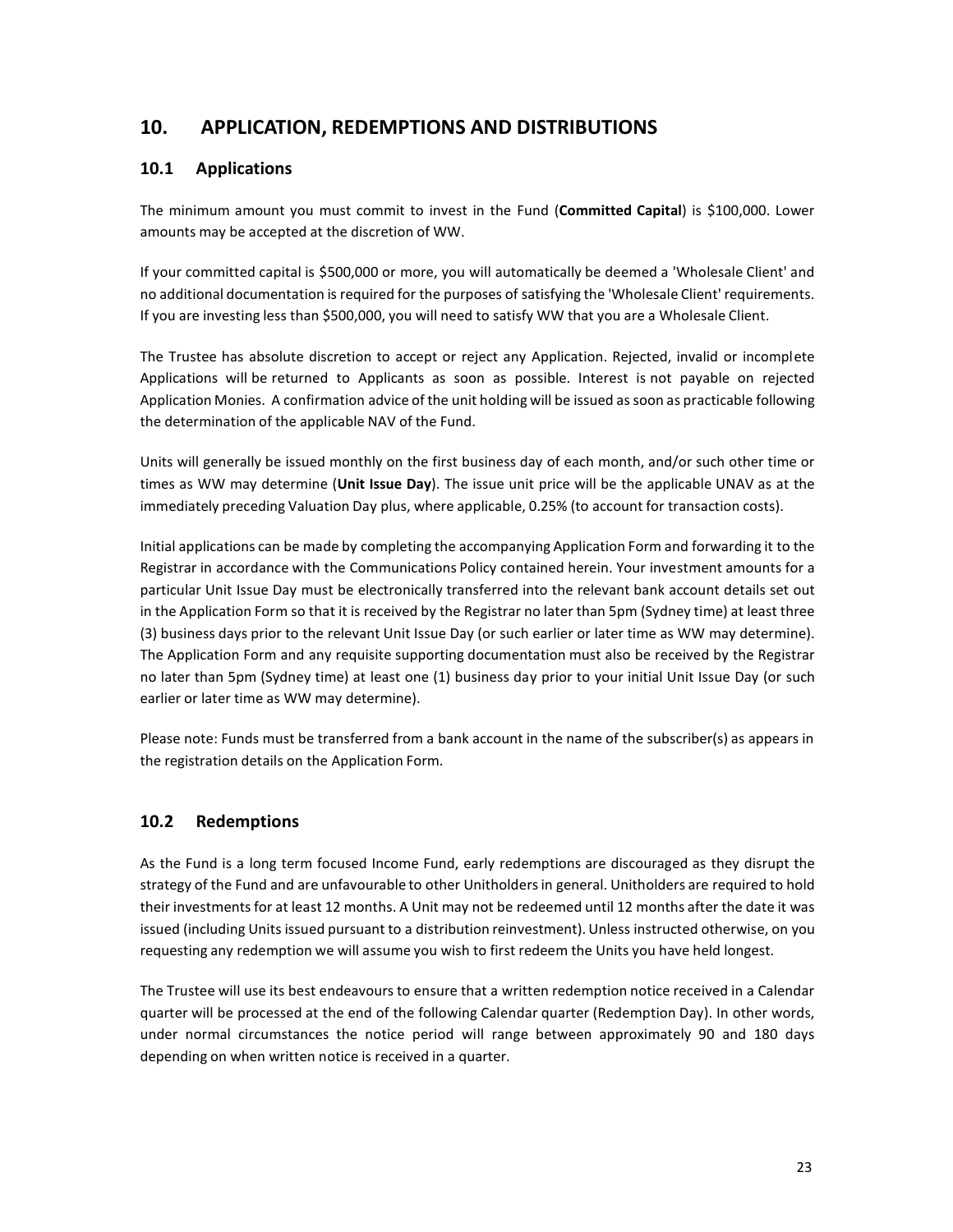If the Trustee if unable to satisfy all redemption requests in respect of a calendar quarter as a result of not being able to sufficiently realise underlying assets at prices determined by the Trustee to be reasonable, the Trustee may reduce the number of Units redeemed on a pro-rata basis. The unredeemed portion of the relevant redemption requests are carried forward to the next calendar quarter.

WW may at its discretion allow redemptions at other times and with longer or shorter notice periods. If the request is received after the deadline for receipt of requests for any particular Redemption Day, it will be treated as a request for redemption on the next relevant Redemption Day.

Investors wishing to redeem Units in the Fund should request a redemption form by contactin[g](mailto:invest@wentworthwilliamson.com.au) [invest@wentworthwilliamson.com.au.](mailto:invest@wentworthwilliamson.com.au)

The redemption price will be the applicable UNAV as at the close of business on the relevant Valuation Day minus, where applicable, 0.25% (to account for transaction costs).

Investments can be redeemed by sending a Redemption Request in accordance with the Communications Policy contained herein. The Redemption Request must be signed by the Investor or authorised signatories and must specify the Investor number, amount (in Dollars or units) and account name, BSB number and account number of the bank account to which payment is to be made. Redemption payments for a Redemption Request will generally be made by the payment of cash but WW, in its absolute discretion, may make redemption payments in specie or partly in cash and partly in specie. Investors should note that redemption proceeds will only be paid into the original account in the name of the Investor from which the subscription proceeds were derived or, upon approval of WW, to another account in the name of the Investor. Note that normal bank charges apply.

Redemption proceeds will be paid as soon as practical after the redemption of the Units in the Fund. Payment of proceeds will generally be remitted within 10 working days after the end of the following quarter in which the redemption request was received.

### **10.3 Suspensions**

Under the Constitution, WW has the power to suspend the redemption and/or issue of Units or the payment for the redemption of Units or the determination of the new net asset value for a reasonable period (Suspension Period) in certain situations including if WW considers that:

- it is desirable to protect the Fund or in the interests of Investors as a whole;
- it is not reasonably practicable for WW to acquire or dispose of assets or determine fairly the redemption price; and/or
- the realisation of assets cannot be effected at appropriate prices or on adequate terms or otherwise due to one or more circumstances outside the control of WW.

Redemption requests received during the Suspension Period will be deemed to have been lodged immediately after the end of a Suspension Period. The issue and redemption price for Units the subject of an Application or a Redemption Request received or deemed received during the Suspension Period shall be the value of the issue or redemption price next determined after the end of the Suspension Period.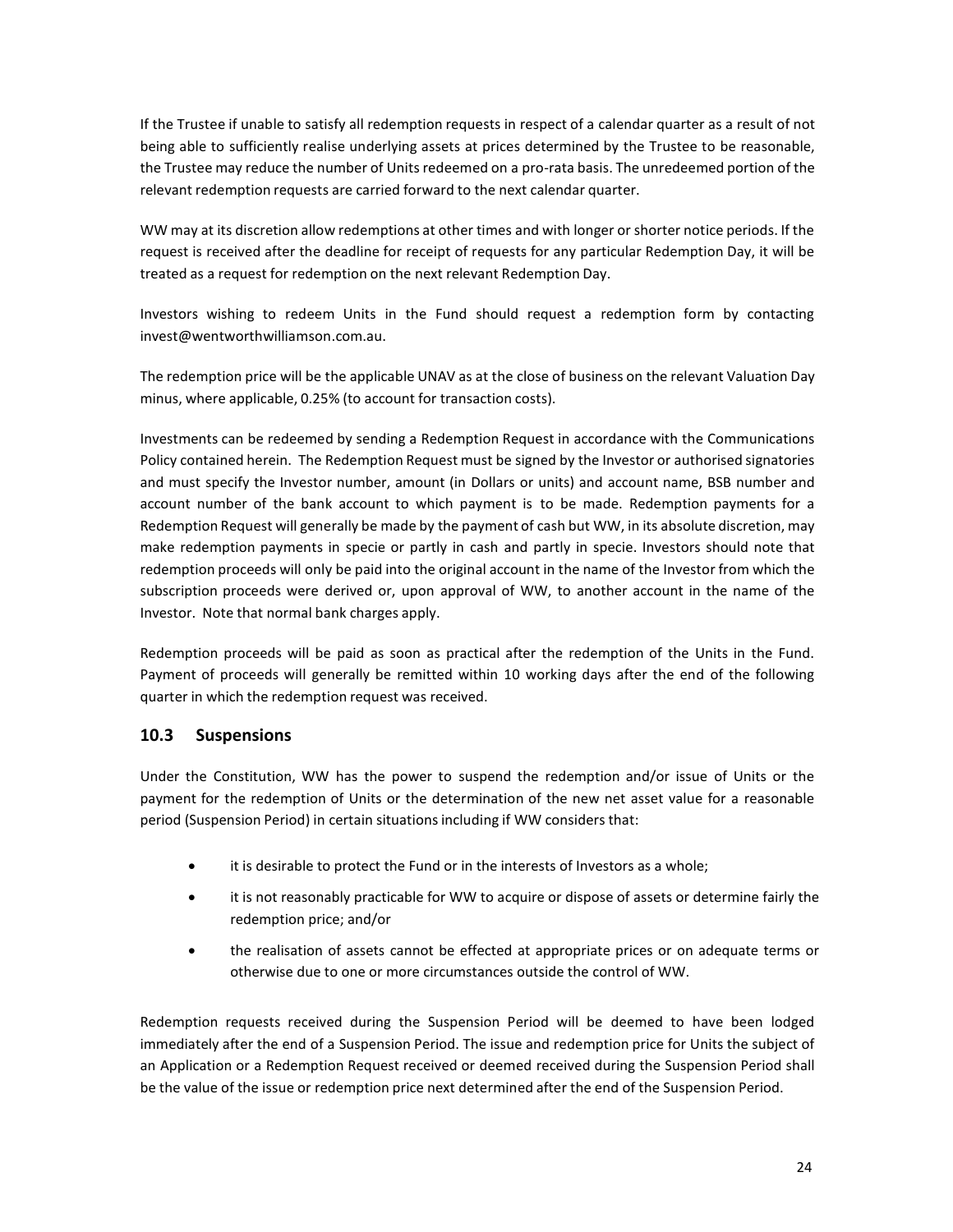### **10.4 Unit Pricing and Valuing Assets**

The offer of Units in the Fund provided for in this Information Memorandum relates to a particular class of Units in the Fund.

When you invest, you are allocated a number of Units in the class. Each of these Units in the class equals an equal undivided part of the market value of the portfolio value attributable to the class. As a result, each unit has a dollar value or 'unit price'. The Unit price of the class is calculated by dividing the total asset value of the class, less its liabilities (namely the net asset value), by the total number of Units in the class held by Investors on that day. All Unit prices are calculated to 1/100th of a cent (with application unit prices rounded up and redemption unit prices rounded down). The number of Units issued are calculated and allocated to the nearest 4th decimal place.

Unit pricing occurs on a monthly basis as at the Valuation Day, and/or such other time or times as the Trustee may determine. The net asset value of the Fund or the class includes the value of income accumulated since the previous distribution date.

WW has delegated to the Administrator the determination of the net asset value of the Fund and the net asset value per unit of the class, subject to the overall supervision and direction of WW. In determining the net asset value of the Fund and the net asset value per unit of the class, the Administrator will follow the valuation policies and procedures adopted by the Fund. There is currently a buy/sellspread directly incurred on Applications for, or redemptions of, Units in the Fund. Transaction costs are the costs related to the buying and selling of assets such as brokerage and settlement costs.

### **10.5 Income Distributions**

The Fund will pay income distributions quarterly, or more frequently at WW's discretion. An income distribution comprises the investor's share of any "net income" earned by the Fund. Where a distribution is made, the entitlement to income in respect of the class for a distribution period is the entitlement of the class for the period divided by the number of Units of the class on issue as at the relevant distribution date. Distributions will generally be paid within 3 months after the distribution date. Investors may have their quarterly distribution reinvested or directly credited to a nominated Australian bank account.

When Units are redeemed, WW may choose to distribute for tax purposes an amount of undistributed income to the redeeming Unitholder, including gains resulting from the realisation of any assets, to fund the redemption as part of the redemption process.

## **10.6 Distribution Reinvestment Programme (DRP)**

The Fund offers a Distribution Reinvestment Programme (DRP). Reinvested Distributions will be reinvested into additional Units in the Fund using the UNAV as at the Valuation Day immediately following the distribution (with no buy spread applied). You may withdraw from the DRP at any time by notice in writing to WW. Units in the Fund allotted as a result of a DRP will be allotted in accordance with the Information Memorandum and the Constitution of the Fund.

WW has the power to suspend or cancel the DRP, from time to time, but will provide reasonable notice of any such suspension or cancellation to all Unitholders.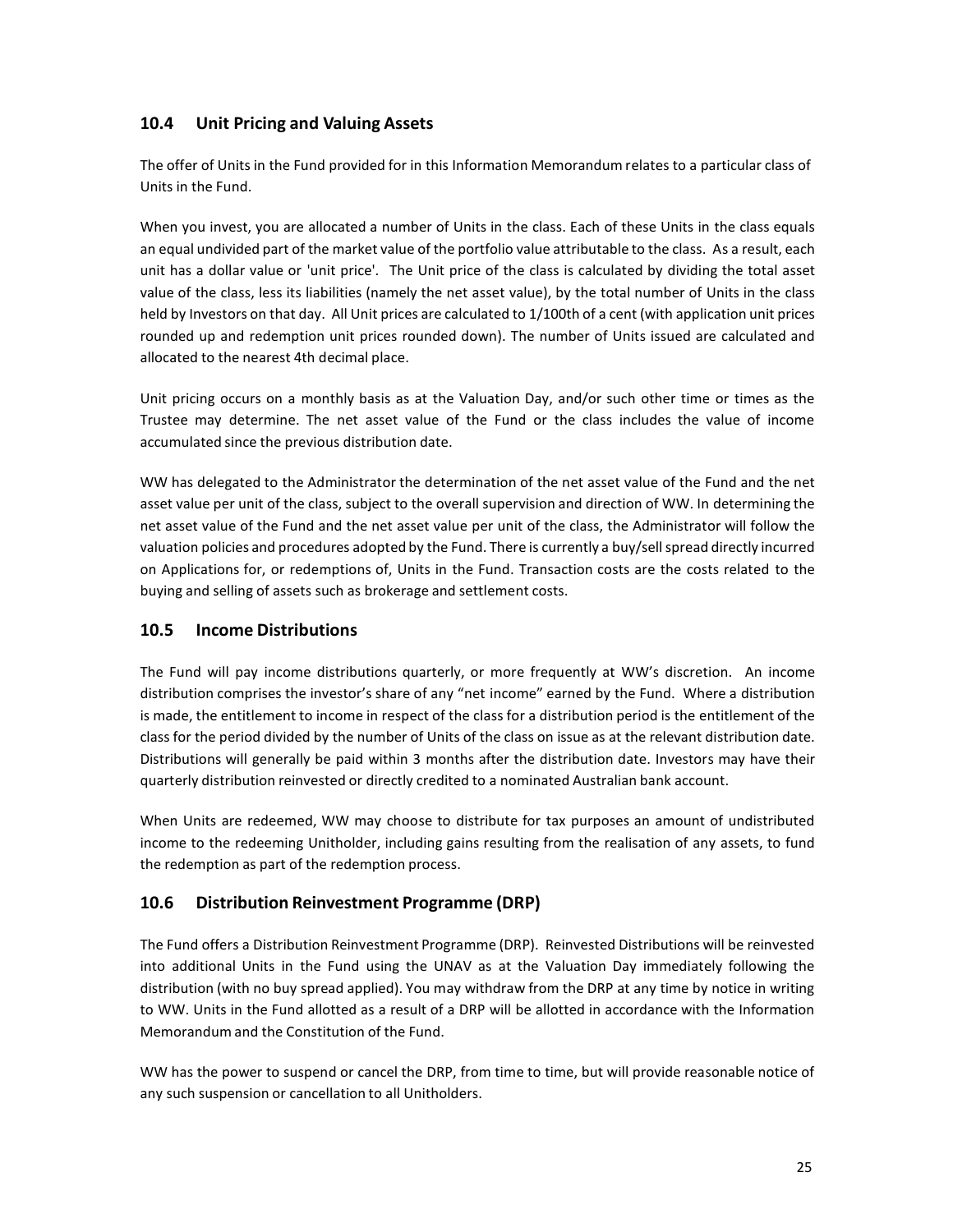# **11. ADDITIONAL INFORMATION**

### **11.1 Privacy Statement**

We collect personal information from you in the application and any other relevant forms to be able to process your application, administer your investment and comply with any relevant laws. If you do not provide us with your relevant personal information, we will not be able to do so.

Privacy laws apply to our handling of personal information and we will collect, use and disclose your personal information in accordance with our privacy policy, which includes details about the following matters:

- the kinds of personal information we collect and hold;
- how we collect and hold personal information;
- the purposes for which we collect, hold, use and disclose personal information;
- how you may access personal information that we hold about you and seek correction of such information (not that exceptions apply in some circumstances);
- how you may complain about a breach of the Australian Privacy Principles (**APP**), or a registered APP code (if any) that binds us, and how we will deal with such a complaint; and
- whether we are likely to disclose personal information to overseas recipients and, if so, the countries in which such recipients are likely to be located if it is practicable for us to specify those countries.

Our privacy policy is publicly available at our website at [www.wentworthwilliamson.com.au,](http://www.wentworthwilliamson.com.au/) or you can obtain a copy free of charge by contacting us.

By signing the Application Form, you authorise the collection, maintenance, use and disclosure of your personal information in the manner set out in this privacy statement.

By completing the Application Form on behalf of another person, you undertake to provide a copy of this privacy statement to the principal, company officer or partner that you represent.

## **11.2 Anti-Money Laundering and Counter-Terrorism Financing Laws**

The Anti-Money Laundering and Counter-Terrorism Financing Act 2006 ("AML Act") and other applicable anti-money laundering and counter terrorism laws, regulations,rules and policies which apply to WW (**AML**  Requirements), regulate financial services and transactions in a way that is designed to detect and prevent money laundering and terrorism financing. The AML Act is enforced by the Australian Transaction Reports and Analysis Centre (**AUSTRAC**). In order to comply with the AML Requirements, WW is required to, amongst other things:

- verify your identity and source of your application monies before providing services to you, and to re-identify you if they consider it necessary to do so; and
- where you supply documentation relating to the verification of your identity, keep a record of this documentation for 7 years.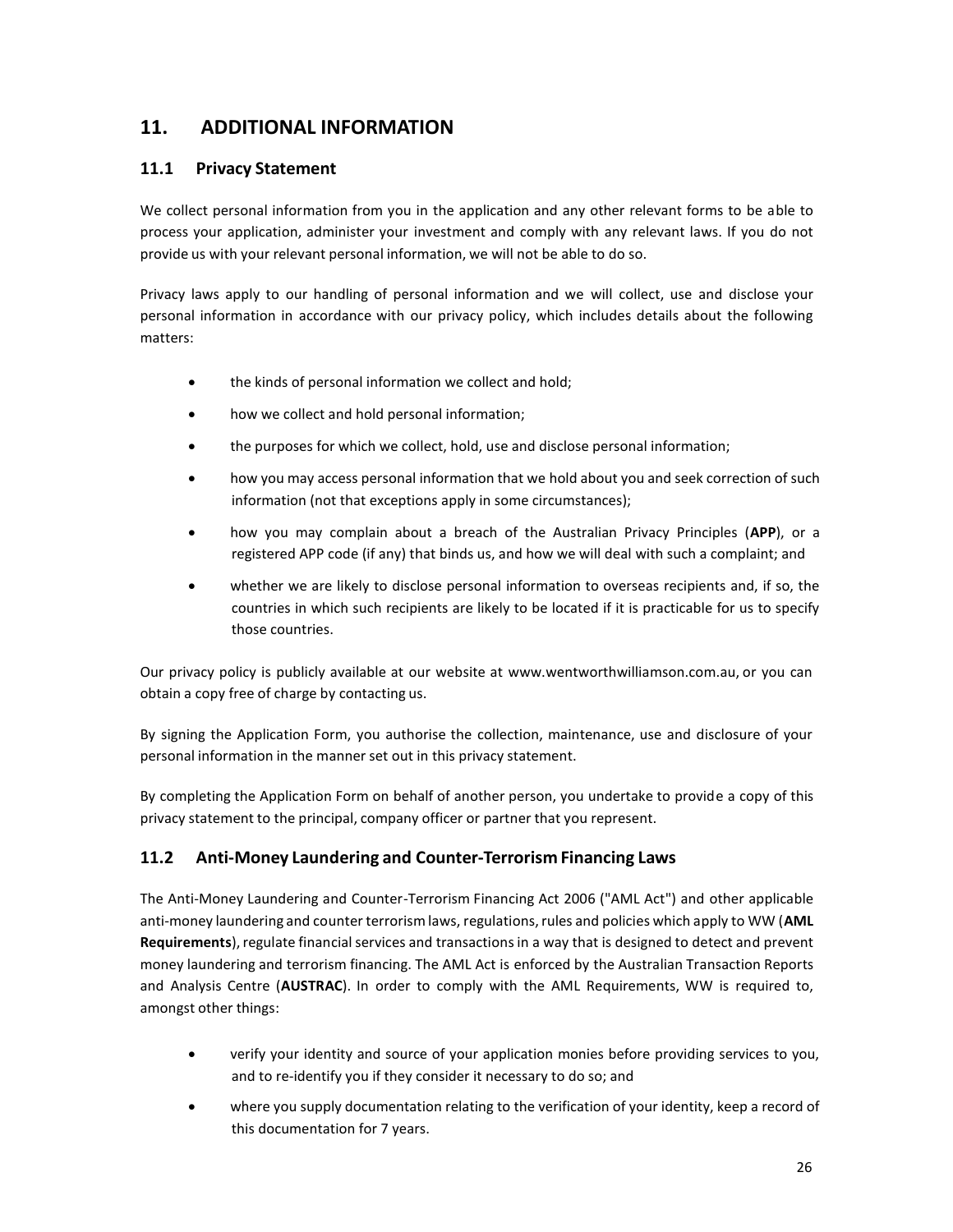WW, and the Registrar and/or the Administrator as its agent, (collectively, the **Entities**) reserve the right to request such information as is necessary to verify the identity of an Investor and the source of the payment. In the event of delay or failure by the Investor to produce this information, the Entities may refuse to accept an application and the application monies relating to such application or may suspend the payment of withdrawal proceeds if necessary to comply with AML Requirements applicable to them. Neither the Entities nor their delegates shall be liable to the Investor for any loss suffered by the Investor as a result of the rejection or delay of any subscription or payment of withdrawal proceeds.

The Entities have implemented a number of measures and controls to ensure they comply with their obligations under the AML Requirements, including carefully identifying and monitoring investors. As a result of the implementation of these measures and controls:

- transactions may be delayed, blocked, frozen or refused where an Entity has reasonable grounds to believe that the transaction breaches the law or sanctions of Australia or any other country, including the AML Requirements;
- where transactions are delayed, blocked, frozen or refused the Entities are not liable for any loss you suffer (including consequential loss) caused by reason of any action taken or not taken by them as contemplated above, or as a result of their compliance with the AML Requirements as they apply to the Fund; and
- the Entities may from time to time require additional information from you to assist it with this process.

The Entities have certain reporting obligations under the AML Requirements and are prevented from informing you that any such reporting has taken place. Where required by law, an entity may disclose the information gathered to regulatory or law enforcement agencies, including AUSTRAC. The Entities are not liable for any loss you may suffer as a result of our compliance with the AML Requirements.

## **11.3 Foreign Account Tax Compliance Act (FATCA), the Common Reporting Standard (CRS) and Other Similar Regimes**

The United States of America has introduced rules (known as FATCA) which are intended to prevent US persons from avoiding tax. The Common Reporting Standard (**CRS**) is a standardised set of information sharing rules which have been developed by the OECD with the aim of preventing tax evasion in other participating jurisdictions. Australia has enacted legislation to implement FATCA and the CRS in Australia.

Broadly, the FATCA and CRS rules may require the Fund to report certain information to the Australian Taxation Office (**ATO**), which may then pass the information on to the relevant foreign tax authorities. If you do not provide this information, we will not be able to process your application. In order to comply with these obligations, WW (or the Registrar and/or the Administrator as its agent) will:

- collect certain information about you and undertake certain due diligence procedures to verify your FATCA and CRS status; and
- provide information to the ATO in relation to your financial information required by the ATO (if any) in respect of any investment in the Fund.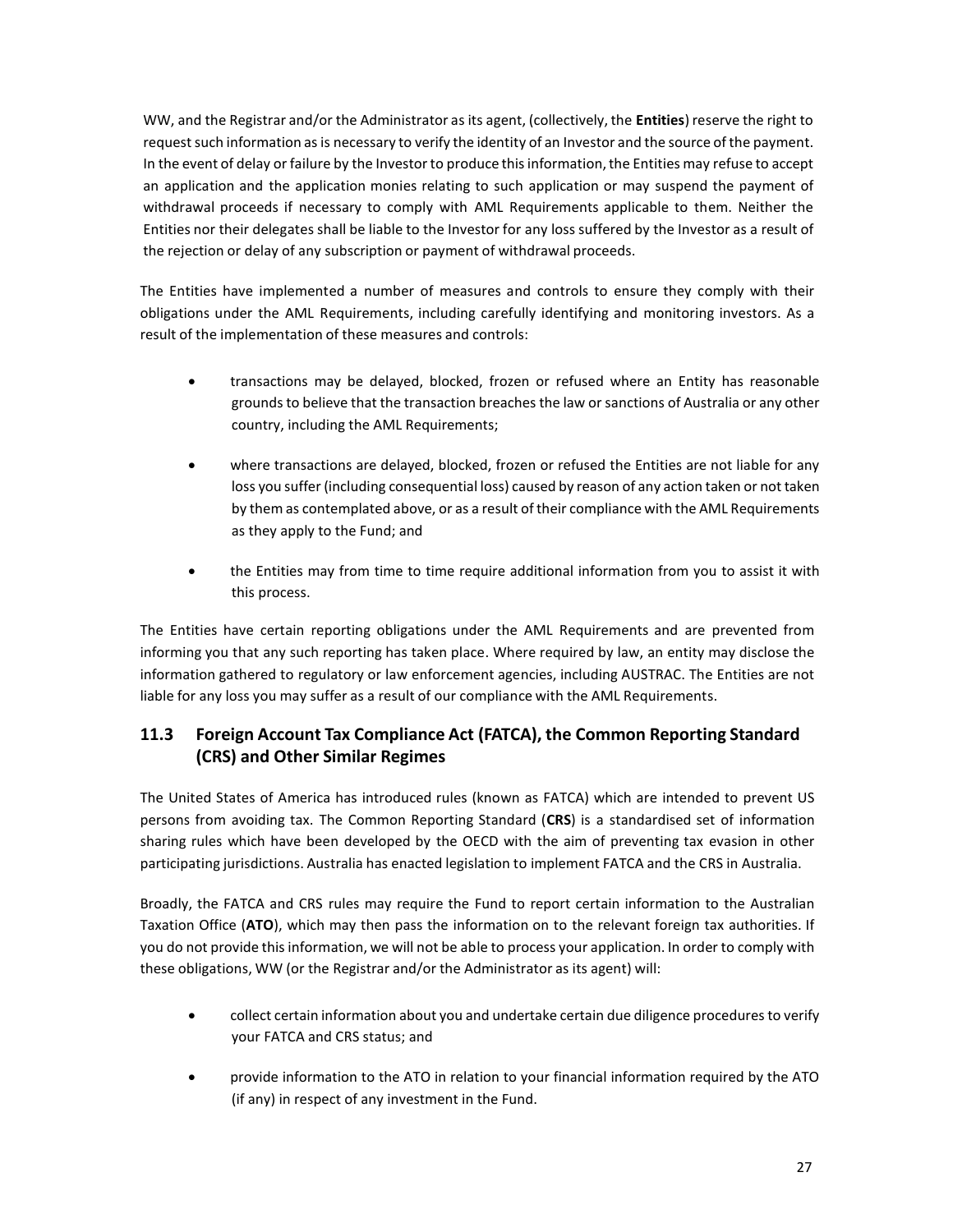Any unit holder who does not provide information requested by WW (or the Registrar and/or the Administrator as its agent) for FATCA or CRS purposes, or for the purposes of any similar regime, is subject to a compulsory redemption of their units. In addition, if you do not provide us with the required information for FATCA or CRS compliance, WW may be required to report your account details to the appropriate local tax authority such as the ATO.

### **11.4 Appointment of Authorised Representative to Operate Account**

You may elect to appoint an authorised representative to operate your account. The relevant sections on the Application Form need to be completed, including the name and signature of the authorised representative, the signature of the unit holder and the date. Only unitholders can appoint authorised representatives.

By completing and lodging the relevant sections on authorised representatives on the Application Form you release, discharge and agree to indemnify the Trustee from and against any and all losses, liabilities, actions, proceedings, account claims and demands suffered by you or by the Trustee or brought against the Trustee in respect of any act or omission of your authorised representative whether authorised by you or not.

You also agree that any instructions of your authorised representative to the Trustee, which are followed by the Trustee, shall be a complete satisfaction of the obligations of the Trustee, notwithstanding any fact or circumstance, including that the instructions were made without your knowledge or authority. You agree that if an authorised representative'sinstructions are followed by the Trustee, you and any person claiming through or under you shall have no claim against the Trustee in relation to the instructions.

### **11.5 Powers of an Authorised Representative**

An authorised representative can, among other things:

- collect certain information about you and undertake certain due diligence procedures to verify your FATCA and CRS status; and
- provide information to the ATO in relation to your financial information required by the ATO (if any) in respect of any investment in the Fund.

Withdrawal payments will not be made to third parties. If a company is appointed as an authorised representative, the powers will extend to any director and authorised officer of the company. If a partnership is appointed as an authorised representative, the powers will extend to all partners.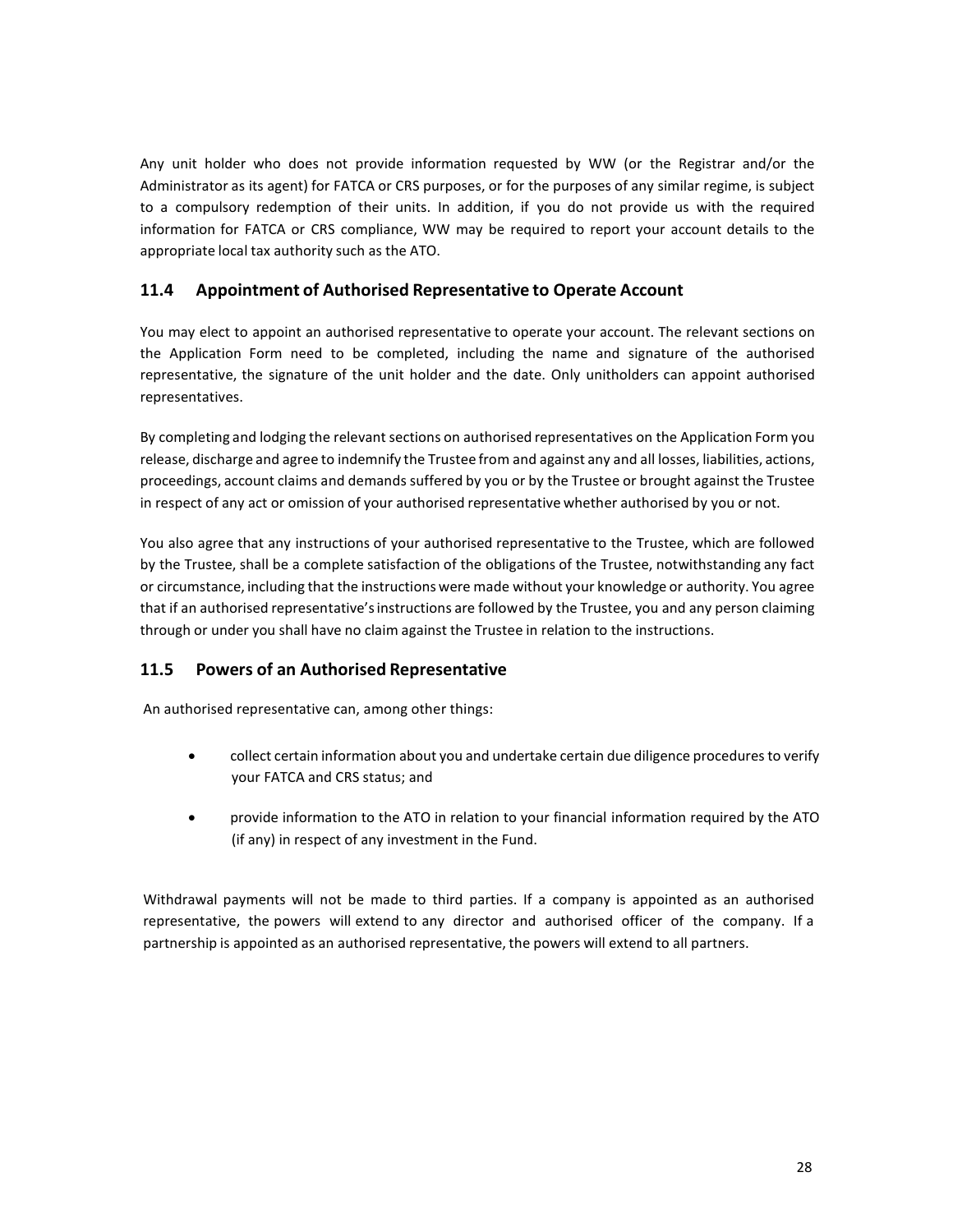# **12. HOW TO INVEST IN THE FUND**

Read and consider this Information Memorandum before making a decision to invest.

Complete the Application Form applicable to your investment type, i.e. as an individual or joint Investor, a sole trader, a company, superannuation fund or trust.

Application Forms are available at [https://wentworthwilliamson.com.au/stable-income-fund-application/a](https://wentworthwilliamson.com.au/stable-income-fund-application/)nd as per the instructions on the Application Form, should be sent to the Registrar once completed. Contact details are in the Communications Policy section that follows.

The completed Application Form and any requisite supporting documentation must be received by the Registrar no later than 5pm (Sydney time) at least one (1) business day prior to your initial Unit Issue Day (or such earlier or later time as WW may determine). Your investment amounts for a particular Unit Issue Day must be electronically transferred into the relevant bank account detailsset out in the Application Form so that it is received by the Registrar no later than 5pm (Sydney time) at least three (3) business days prior to the relevant Unit Issue Day (or such earlier or later time as WW may determine).

If your entity type is not covered by the available forms, please contact us via email at: [www.accounts@automicgroup.com.au](http://www.accounts@automicgroup.com.au)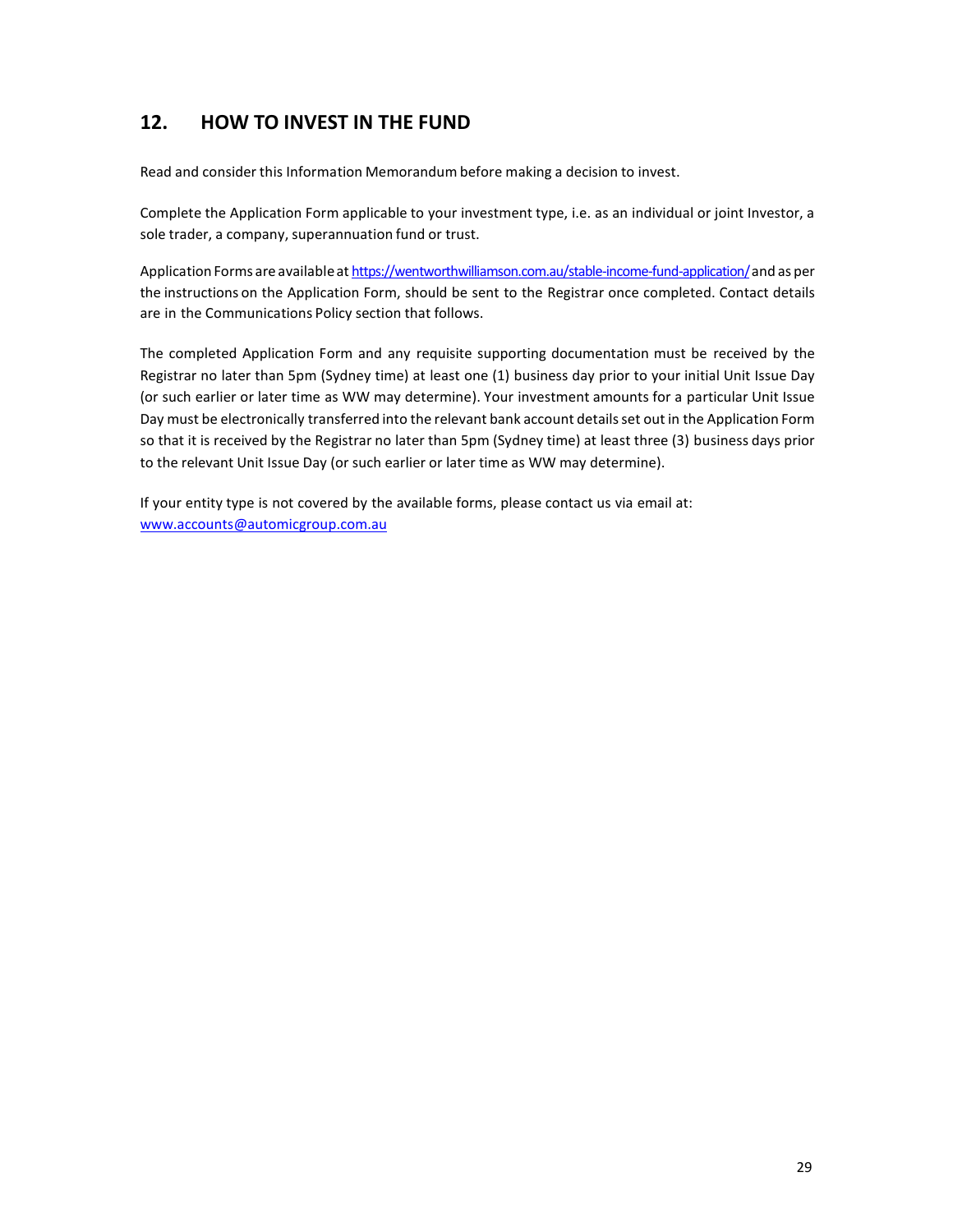# **13. COMMUNICATIONS POLICY**

The following forms of communication are acceptable for submitting subscription, transfer or other instructions(such as change of address) to the Registrar:

By email: ww.accounts@automicgroup.com.au

Notwithstanding the method of communication, the Fund, the Registrar and/or the Administrator reserve the right to ask for the production of original documents or other information to authenticate the communication. In the case of mis-receipt or corruption of any message, you will be required to re-send the documents. Note that you must use the form document provided by the Fund in respect of the subscription, redemption or transfer, unless such condition is waived by the Fund and/or the Registrar. Email: Please note that messages sent via email must contain a duly signed document as an attachment.

Each subscriber will also be required to acknowledge in the subscription documents that the Trustee, the Registrar and/or the Administrator may disclose to each other, to any other service provider to the Fund, to any regulatory body in any applicable jurisdiction to which any of the Trustee, the Registrar and/or the Administrator is or may be subject, copies of the subscriber'ssubscription Application/documents and any information concerning the subscriber in their respective possession, whether provided by the subscriber to the Trustee, the Registrar and/or the Administrator or otherwise, including details of that Unitholder's holdings in the Fund, historical and pending transactions in the Fund's Units and the values thereof, and any such disclosure shall not be treated as a breach of any restriction upon the disclosure of information imposed on any such person by law or otherwise.